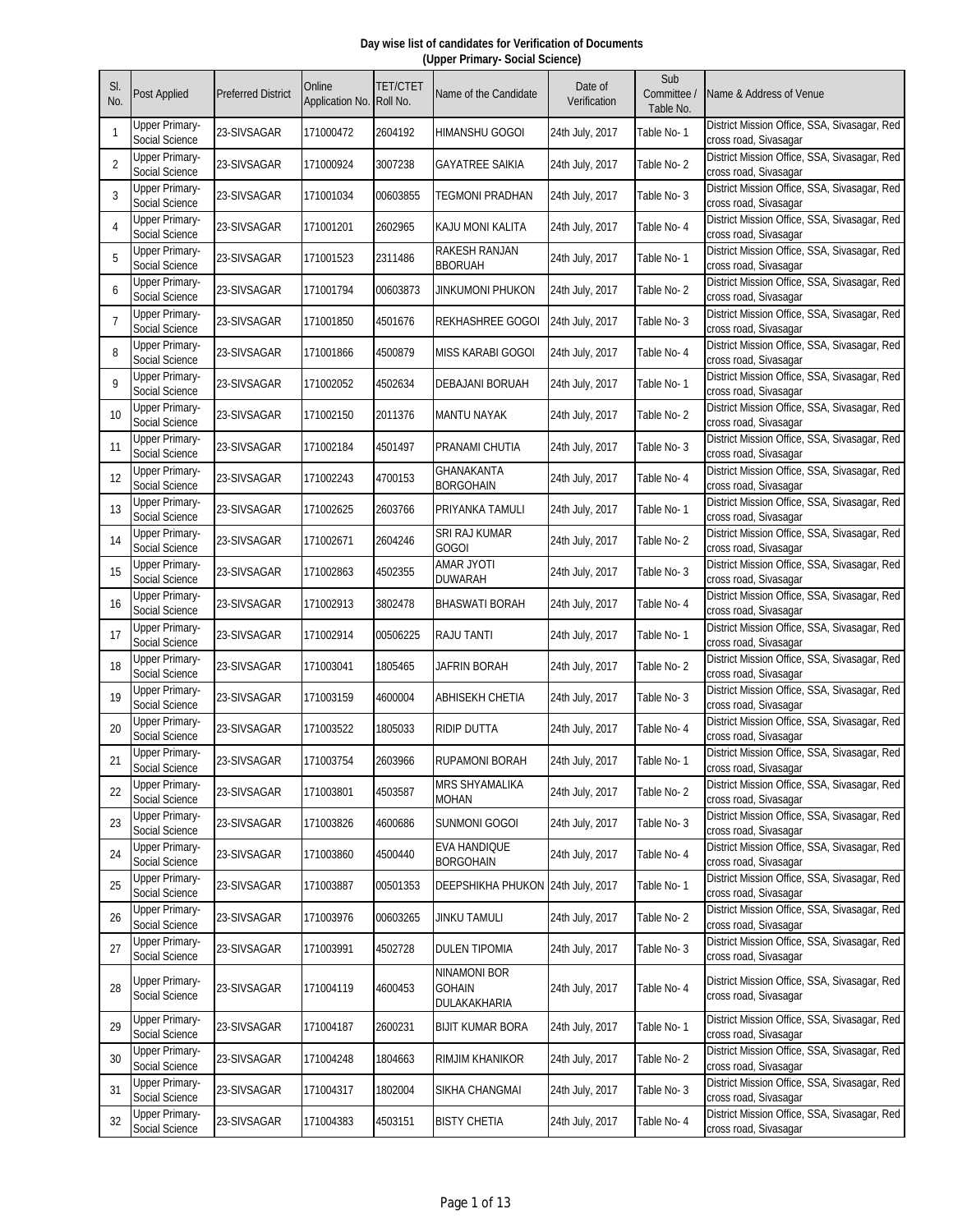| SI.<br>No. | <b>Post Applied</b>                     | <b>Preferred District</b> | Online<br>Application No. | <b>TET/CTET</b><br>Roll No. | Name of the Candidate               | Date of<br>Verification | Sub<br>Committee /<br>Table No. | Name & Address of Venue                                               |
|------------|-----------------------------------------|---------------------------|---------------------------|-----------------------------|-------------------------------------|-------------------------|---------------------------------|-----------------------------------------------------------------------|
| 33         | <b>Jpper Primary-</b><br>Social Science | 23-SIVSAGAR               | 171004635                 | 4501396                     | PALLABI NEOG<br><b>DUARAH</b>       | 24th July, 2017         | Table No- 1                     | District Mission Office, SSA, Sivasagar, Red<br>cross road, Sivasagar |
| 34         | Upper Primary-<br>Social Science        | 23-SIVSAGAR               | 171004712                 | 00400956                    | PAPORI HAZARIKA                     | 24th July, 2017         | Table No-2                      | District Mission Office, SSA, Sivasagar, Red<br>cross road, Sivasagar |
| 35         | <b>Upper Primary-</b><br>Social Science | 23-SIVSAGAR               | 171004816                 | 4503244                     | PAPORI MOHAN                        | 24th July, 2017         | Table No-3                      | District Mission Office, SSA, Sivasagar, Red<br>cross road, Sivasagar |
| 36         | <b>Upper Primary-</b><br>Social Science | 23-SIVSAGAR               | 171004989                 | 4700480                     | PRASANTA GOGOI                      | 24th July, 2017         | Table No- 4                     | District Mission Office, SSA, Sivasagar, Red<br>cross road, Sivasagar |
| 37         | <b>Upper Primary-</b><br>Social Science | 23-SIVSAGAR               | 171005002                 | 2603537                     | NAMITA BORA                         | 24th July, 2017         | Table No-1                      | District Mission Office, SSA, Sivasagar, Red<br>cross road, Sivasagar |
| 38         | <b>Upper Primary-</b><br>Social Science | 23-SIVSAGAR               | 171005057                 | 4500449                     | <b>GAYATREE DUTTA</b>               | 24th July, 2017         | Table No-2                      | District Mission Office, SSA, Sivasagar, Red<br>cross road, Sivasagar |
| 39         | <b>Upper Primary-</b><br>Social Science | 23-SIVSAGAR               | 171005132                 | 2603456                     | MONDIRA NATH<br><b>BORAH</b>        | 24th July, 2017         | Table No-3                      | District Mission Office, SSA, Sivasagar, Red<br>cross road, Sivasagar |
| 40         | <b>Upper Primary-</b><br>Social Science | 23-SIVSAGAR               | 171005150                 | 4600048                     | <b>BANDANA GOGOI</b><br>PHUKON      | 24th July, 2017         | Table No- 4                     | District Mission Office, SSA, Sivasagar, Red<br>cross road, Sivasagar |
| 41         | <b>Upper Primary-</b><br>Social Science | 23-SIVSAGAR               | 171005210                 | 4701248                     | PRANOB CHETIA                       | 24th July, 2017         | Table No-1                      | District Mission Office, SSA, Sivasagar, Red<br>cross road, Sivasagar |
| 42         | <b>Upper Primary-</b><br>Social Science | 23-SIVSAGAR               | 171005255                 | 00810314                    | POOJA DEVI                          | 24th July, 2017         | Table No-2                      | District Mission Office, SSA, Sivasagar, Red<br>cross road, Sivasagar |
| 43         | <b>Upper Primary-</b><br>Social Science | 23-SIVSAGAR               | 171005522                 | 3110312                     | SIBHASH CHANDRA<br>DAS              | 24th July, 2017         | Table No-3                      | District Mission Office, SSA, Sivasagar, Red<br>cross road, Sivasagar |
| 44         | Upper Primary-<br>Social Science        | 23-SIVSAGAR               | 171005614                 | 5100525                     | MUNMEE RAJKHOWA                     | 24th July, 2017         | Table No-4                      | District Mission Office, SSA, Sivasagar, Red<br>cross road, Sivasagar |
| 45         | <b>Upper Primary-</b><br>Social Science | 23-SIVSAGAR               | 171005712                 | 4600286                     | MINATI DADHARA                      | 24th July, 2017         | Table No-1                      | District Mission Office, SSA, Sivasagar, Red<br>cross road, Sivasagar |
| 46         | Upper Primary-<br>Social Science        | 23-SIVSAGAR               | 171006097                 | 4600650                     | SRI BIPLOB BARUAH                   | 24th July, 2017         | Table No-2                      | District Mission Office, SSA, Sivasagar, Red<br>cross road, Sivasagar |
| 47         | <b>Upper Primary-</b><br>Social Science | 23-SIVSAGAR               | 171006112                 | 01612995                    | <b>VINOD KUMAR</b>                  | 24th July, 2017         | Table No-3                      | District Mission Office, SSA, Sivasagar, Red<br>cross road, Sivasagar |
| 48         | <b>Upper Primary-</b><br>Social Science | 23-SIVSAGAR               | 171006161                 | 4501153                     | JOLLY ABHOIPURIA                    | 24th July, 2017         | Table No- 4                     | District Mission Office, SSA, Sivasagar, Red<br>cross road, Sivasagar |
| 49         | Upper Primary-<br>Social Science        | 23-SIVSAGAR               | 171006237                 | 4500946                     | MISS REKHAMONI<br><b>SAIKIA</b>     | 24th July, 2017         | Table No-1                      | District Mission Office, SSA, Sivasagar, Red<br>cross road, Sivasagar |
| 50         | <b>Upper Primary-</b><br>Social Science | 23-SIVSAGAR               | 171006265                 | 00601221                    | PLABITA KONWAR                      | 24th July, 2017         | Table No-2                      | District Mission Office, SSA, Sivasagar, Red<br>cross road, Sivasagar |
| 51         | Upper Primary-<br>Social Science        | 23-SIVSAGAR               | 171006361                 | 4503944                     | PUROSMI KALITA                      | 24th July, 2017         | Table No-3                      | District Mission Office, SSA, Sivasagar, Red<br>cross road, Sivasagar |
| 52         | <b>Upper Primary-</b><br>Social Science | 23-SIVSAGAR               | 171006442                 | 4504500                     | <b>SYEDA NASRIN</b><br>SULTANA      | 24th July, 2017         | Table No-4                      | District Mission Office, SSA, Sivasagar, Red<br>cross road, Sivasagar |
| 53         | <b>Upper Primary-</b><br>Social Science | 23-SIVSAGAR               | 171006680                 | 1803250                     | <b>DOLI DUTTA</b>                   | 24th July, 2017         | Table No-1                      | District Mission Office, SSA, Sivasagar, Red<br>cross road, Sivasagar |
| 54         | <b>Upper Primary-</b><br>Social Science | 23-SIVSAGAR               | 171006714                 | 4600209                     | JULLY CHABUKDHARA 24th July, 2017   |                         | Table No-2                      | District Mission Office, SSA, Sivasagar, Red<br>cross road, Sivasagar |
| 55         | <b>Upper Primary-</b><br>Social Science | 23-SIVSAGAR               | 171006730                 | 2603822                     | PURNIMA GOGOI<br>PHUKAN             | 24th July, 2017         | Table No-3                      | District Mission Office, SSA, Sivasagar, Red<br>cross road, Sivasagar |
| 56         | <b>Upper Primary-</b><br>Social Science | 23-SIVSAGAR               | 171006782                 | 1803250                     | <b>DOLI DUTTA</b>                   | 24th July, 2017         | Table No- 4                     | District Mission Office, SSA, Sivasagar, Red<br>cross road, Sivasagar |
| 57         | <b>Upper Primary-</b><br>Social Science | 23-SIVSAGAR               | 171006802                 | 4502225                     | MODHUMITA DUTTA                     | 24th July, 2017         | Table No-1                      | District Mission Office, SSA, Sivasagar, Red<br>cross road, Sivasagar |
| 58         | <b>Upper Primary-</b><br>Social Science | 23-SIVSAGAR               | 171006885                 | 3020041                     | MINALI DANWAR                       | 24th July, 2017         | Table No-2                      | District Mission Office, SSA, Sivasagar, Red<br>cross road, Sivasagar |
| 59         | <b>Upper Primary-</b><br>Social Science | 23-SIVSAGAR               | 171006951                 | 3020051                     | MUNIN KAKOTI                        | 24th July, 2017         | Table No-3                      | District Mission Office, SSA, Sivasagar, Red<br>cross road, Sivasagar |
| 60         | <b>Upper Primary-</b><br>Social Science | 23-SIVSAGAR               | 171007067                 | 4500314                     | <b>DEBASHIS DUTTA</b>               | 24th July, 2017         | Table No- 4                     | District Mission Office, SSA, Sivasagar, Red<br>cross road, Sivasagar |
| 61         | <b>Upper Primary-</b><br>Social Science | 23-SIVSAGAR               | 171007147                 | 4500312                     | DEBAKANTA CHETIA                    | 24th July, 2017         | Table No-1                      | District Mission Office, SSA, Sivasagar, Red<br>cross road, Sivasagar |
| 62         | <b>Upper Primary-</b><br>Social Science | 23-SIVSAGAR               | 171007237                 | 2603222                     | <b>MISS MOUSUMI</b><br><b>BORAH</b> | 24th July, 2017         | Table No-2                      | District Mission Office, SSA, Sivasagar, Red<br>cross road, Sivasagar |
| 63         | <b>Upper Primary-</b><br>Social Science | 23-SIVSAGAR               | 171007267                 | 4600833                     | <b>BIJOY BARUAH</b>                 | 24th July, 2017         | Table No-3                      | District Mission Office, SSA, Sivasagar, Red<br>cross road, Sivasagar |
| 64         | <b>Upper Primary-</b><br>Social Science | 23-SIVSAGAR               | 171007337                 | 4502877                     | JOY PRAKASH SAHU                    | 24th July, 2017         | Table No- 4                     | District Mission Office, SSA, Sivasagar, Red<br>cross road, Sivasagar |
| 65         | <b>Upper Primary-</b><br>Social Science | 23-SIVSAGAR               | 171007363                 | 4501848                     | SARMISTHA GOGOI                     | 24th July, 2017         | Table No-1                      | District Mission Office, SSA, Sivasagar, Red<br>cross road, Sivasagar |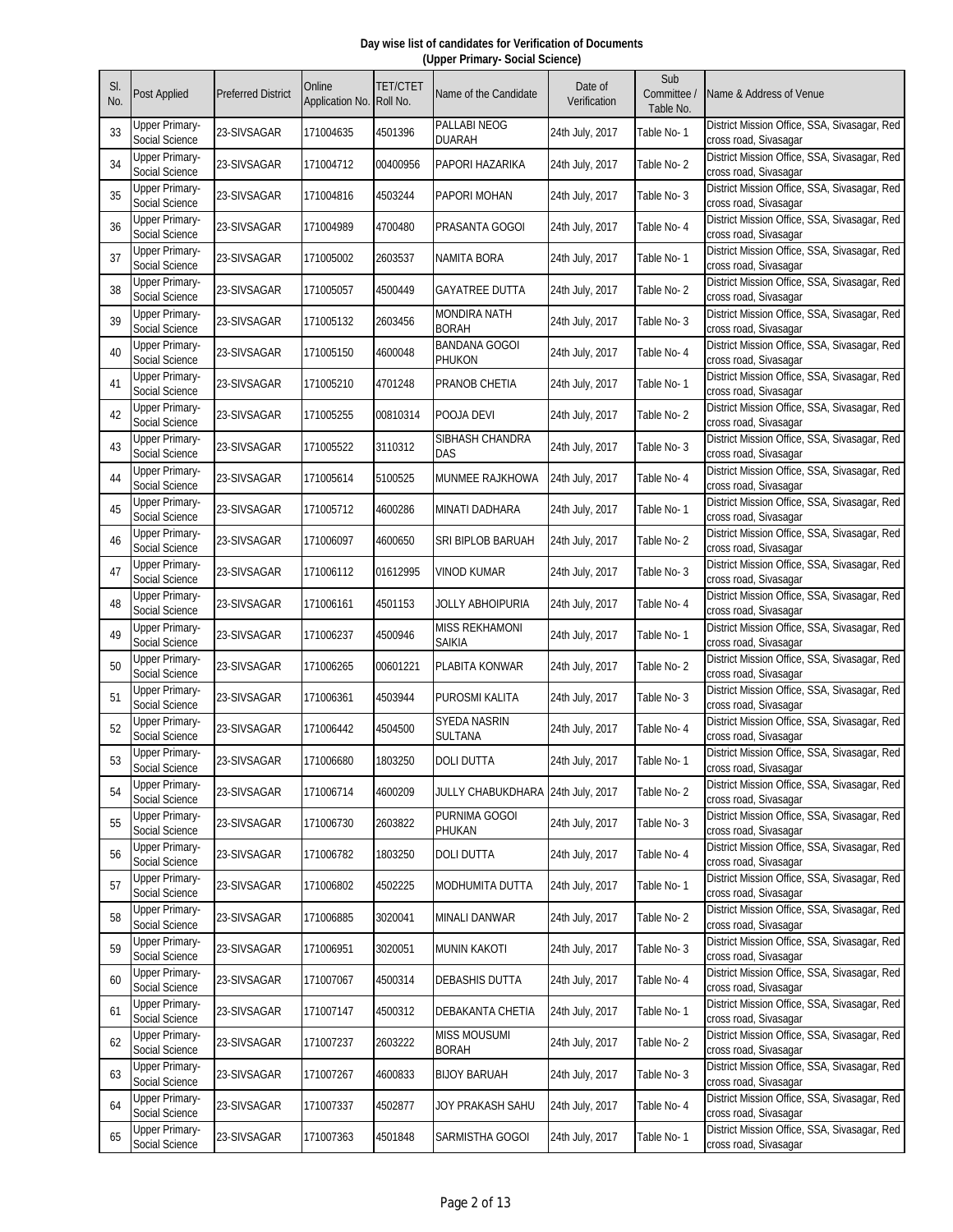| SI.<br>No. | <b>Post Applied</b>                     | <b>Preferred District</b> | Online<br>Application No. Roll No. | <b>TET/CTET</b> | Name of the Candidate                 | Date of<br>Verification | Sub<br>Committee /<br>Table No. | Name & Address of Venue                                               |
|------------|-----------------------------------------|---------------------------|------------------------------------|-----------------|---------------------------------------|-------------------------|---------------------------------|-----------------------------------------------------------------------|
| 66         | <b>Upper Primary-</b><br>Social Science | 23-SIVSAGAR               | 171007486                          | 2602593         | <b>BITUL BORAH</b>                    | 24th July, 2017         | Table No-2                      | District Mission Office, SSA, Sivasagar, Red<br>cross road, Sivasagar |
| 67         | <b>Upper Primary-</b><br>Social Science | 23-SIVSAGAR               | 171007499                          | 3000573         | <b>BIMAN DUWARAH</b>                  | 24th July, 2017         | Table No-3                      | District Mission Office, SSA, Sivasagar, Red<br>cross road, Sivasagar |
| 68         | <b>Upper Primary-</b><br>Social Science | 23-SIVSAGAR               | 171007512                          | 2602687         | DEVAJIT BORAH                         | 24th July, 2017         | Table No- 4                     | District Mission Office, SSA, Sivasagar, Red<br>cross road, Sivasagar |
| 69         | <b>Upper Primary-</b><br>Social Science | 23-SIVSAGAR               | 171007570                          | 4501052         | MOONMI GOGOI                          | 24th July, 2017         | Table No-1                      | District Mission Office, SSA, Sivasagar, Red<br>cross road, Sivasagar |
| 70         | <b>Upper Primary-</b><br>Social Science | 23-SIVSAGAR               | 171007637                          | 2600529         | <b>HEMANTA KUMAR</b><br><b>BORAH</b>  | 24th July, 2017         | Table No-2                      | District Mission Office, SSA, Sivasagar, Red<br>cross road, Sivasagar |
| 71         | <b>Upper Primary-</b><br>Social Science | 23-SIVSAGAR               | 171007701                          | 2602687         | DEVAJIT BORAH                         | 24th July, 2017         | Table No-3                      | District Mission Office, SSA, Sivasagar, Red<br>cross road, Sivasagar |
| 72         | <b>Upper Primary-</b><br>Social Science | 23-SIVSAGAR               | 171007737                          | 4600255         | MADHURI BORUAH                        | 24th July, 2017         | Table No- 4                     | District Mission Office, SSA, Sivasagar, Red<br>cross road, Sivasagar |
| 73         | Upper Primary-<br>Social Science        | 23-SIVSAGAR               | 171007837                          | 2200050         | ANNAPURNA DUTTA                       | 24th July, 2017         | Table No-1                      | District Mission Office, SSA, Sivasagar, Red<br>cross road, Sivasagar |
| 74         | Upper Primary-<br>Social Science        | 23-SIVSAGAR               | 171008167                          | 00502958        | <b>MITALI LAHON</b>                   | 24th July, 2017         | Table No-2                      | District Mission Office, SSA, Sivasagar, Red<br>cross road, Sivasagar |
| 75         | <b>Upper Primary-</b><br>Social Science | 23-SIVSAGAR               | 171008400                          | 4500431         | DULAL CH DUTTA                        | 24th July, 2017         | Table No-3                      | District Mission Office, SSA, Sivasagar, Red<br>cross road, Sivasagar |
| 76         | <b>Upper Primary-</b><br>Social Science | 23-SIVSAGAR               | 171008731                          | 4600571         | <b>RASHMI BARUAH</b>                  | 24th July, 2017         | Table No- 4                     | District Mission Office, SSA, Sivasagar, Red<br>cross road, Sivasagar |
| 77         | <b>Upper Primary-</b><br>Social Science | 23-SIVSAGAR               | 171008825                          | 3550263         | DIPALI DEKA                           | 24th July, 2017         | Table No-1                      | District Mission Office, SSA, Sivasagar, Red<br>cross road, Sivasagar |
| 78         | <b>Upper Primary-</b><br>Social Science | 23-SIVSAGAR               | 171008903                          | 4502755         | GEETAMONI SHARMA                      | 24th July, 2017         | Table No-2                      | District Mission Office, SSA, Sivasagar, Red<br>cross road, Sivasagar |
| 79         | Upper Primary-<br>Social Science        | 23-SIVSAGAR               | 171009095                          | 4502789         | HASINA BEGUM                          | 24th July, 2017         | Table No-3                      | District Mission Office, SSA, Sivasagar, Red<br>cross road, Sivasagar |
| 80         | <b>Upper Primary-</b><br>Social Science | 23-SIVSAGAR               | 171009161                          | 4501333         | NILAKSHI BORA                         | 24th July, 2017         | Table No- 4                     | District Mission Office, SSA, Sivasagar, Red<br>cross road, Sivasagar |
| 81         | <b>Upper Primary-</b><br>Social Science | 23-SIVSAGAR               | 171009198                          | 4500248         | BORNALI DUTTA                         | 24th July, 2017         | Table No-1                      | District Mission Office, SSA, Sivasagar, Red<br>cross road, Sivasagar |
| 82         | <b>Upper Primary-</b><br>Social Science | 23-SIVSAGAR               | 171009215                          | 4501837         | SANTANU KONWAR                        | 24th July, 2017         | Table No-2                      | District Mission Office, SSA, Sivasagar, Red<br>cross road, Sivasagar |
| 83         | <b>Upper Primary-</b><br>Social Science | 23-SIVSAGAR               | 171009262                          | 4504055         | RITUMONI KHANIKOR                     | 24th July, 2017         | Table No-3                      | District Mission Office, SSA, Sivasagar, Red<br>cross road, Sivasagar |
| 84         | <b>Upper Primary-</b><br>Social Science | 23-SIVSAGAR               | 171009303                          | 4501313         | NARANGA SINGHA<br><b>DEKABORUAH</b>   | 24th July, 2017         | Table No-4                      | District Mission Office, SSA, Sivasagar, Red<br>cross road, Sivasagar |
| 85         | <b>Upper Primary-</b><br>Social Science | 23-SIVSAGAR               | 171009536                          | 2603281         | RASHMI REKHA<br><b>BORPUZARI</b>      | 24th July, 2017         | Table No-1                      | District Mission Office, SSA, Sivasagar, Red<br>cross road, Sivasagar |
| 86         | <b>Upper Primary-</b><br>Social Science | 23-SIVSAGAR               | 171009659                          | 4501379         | PABITRA GOGOI                         | 24th July, 2017         | Table No-2                      | District Mission Office, SSA, Sivasagar, Red<br>cross road, Sivasagar |
| 87         | <b>Upper Primary-</b><br>Social Science | 23-SIVSAGAR               | 171009800                          | 4601110         | <b>MOON HAZARIKA</b>                  | 24th July, 2017         | Table No-3                      | District Mission Office, SSA, Sivasagar, Red<br>cross road, Sivasagar |
| 88         | Upper Primary-<br>Social Science        | 23-SIVSAGAR               | 171009804                          | 2800500         | <b>RITU PORNA</b><br>MAHANTA          | 24th July, 2017         | Table No- 4                     | District Mission Office, SSA, Sivasagar, Red<br>cross road, Sivasagar |
| 89         | <b>Upper Primary-</b><br>Social Science | 23-SIVSAGAR               | 171009827                          | 4501466         | POPI GOGOI                            | 24th July, 2017         | Table No-1                      | District Mission Office, SSA, Sivasagar, Red<br>cross road, Sivasagar |
| 90         | Upper Primary-<br>Social Science        | 23-SIVSAGAR               | 171010301                          | 4700275         | MINAKSHI BHUYAN<br><b>GOGOI</b>       | 24th July, 2017         | Table No-2                      | District Mission Office, SSA, Sivasagar, Red<br>cross road, Sivasagar |
| 91         | <b>Upper Primary-</b><br>Social Science | 23-SIVSAGAR               | 171010323                          | 1801529         | PARISHMITA BORUAH                     | 24th July, 2017         | Table No-3                      | District Mission Office, SSA, Sivasagar, Red<br>cross road, Sivasagar |
| 92         | <b>Upper Primary-</b><br>Social Science | 23-SIVSAGAR               | 171010324                          | 3801104         | <b>MONIMA KALITA</b>                  | 24th July, 2017         | Table No- 4                     | District Mission Office, SSA, Sivasagar, Red<br>cross road, Sivasagar |
| 93         | <b>Upper Primary-</b><br>Social Science | 23-SIVSAGAR               | 171010411                          | 4502236         | <b>ITOYL VAYAV</b><br><b>DEHINGIA</b> | 24th July, 2017         | Table No-1                      | District Mission Office, SSA, Sivasagar, Red<br>cross road, Sivasagar |
| 94         | <b>Upper Primary-</b><br>Social Science | 23-SIVSAGAR               | 171010552                          | 4503851         | PRANATI PHUKON<br><b>BORAH</b>        | 24th July, 2017         | Table No-2                      | District Mission Office, SSA, Sivasagar, Red<br>cross road, Sivasagar |
| 95         | <b>Upper Primary-</b><br>Social Science | 23-SIVSAGAR               | 171010753                          | 4701272         | <b>STUTI PHUKON</b>                   | 24th July, 2017         | Table No-3                      | District Mission Office, SSA, Sivasagar, Red<br>cross road, Sivasagar |
| 96         | <b>Upper Primary-</b><br>Social Science | 23-SIVSAGAR               | 171011278                          | 00501429        | LOPAMUDRA KALITA                      | 24th July, 2017         | Table No- 4                     | District Mission Office, SSA, Sivasagar, Red<br>cross road, Sivasagar |
| 97         | <b>Upper Primary-</b><br>Social Science | 23-SIVSAGAR               | 171011318                          | 2601239         | SHYAMOLIMA BORAH                      | 24th July, 2017         | Table No-1                      | District Mission Office, SSA, Sivasagar, Red<br>cross road, Sivasagar |
| 98         | <b>Upper Primary-</b><br>Social Science | 23-SIVSAGAR               | 171011458                          | 4501754         | RUMI BORAH SAIKIA                     | 24th July, 2017         | Table No-2                      | District Mission Office, SSA, Sivasagar, Red<br>cross road, Sivasagar |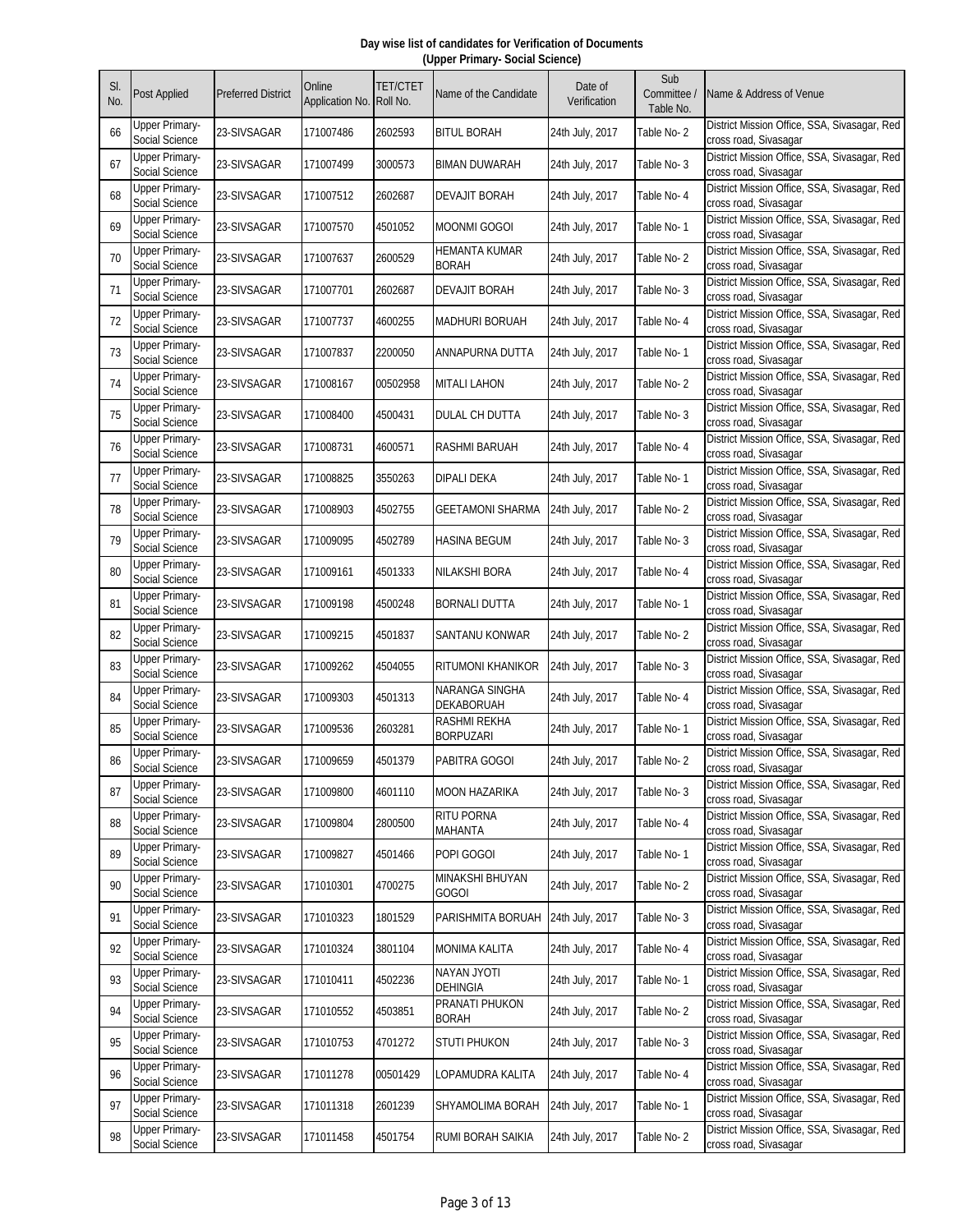| SI.<br>No. | <b>Post Applied</b>                     | <b>Preferred District</b> | Online<br>Application No. | <b>TET/CTET</b><br>Roll No. | Name of the Candidate                     | Date of<br>Verification | Sub<br>Committee /<br>Table No. | Name & Address of Venue                                               |
|------------|-----------------------------------------|---------------------------|---------------------------|-----------------------------|-------------------------------------------|-------------------------|---------------------------------|-----------------------------------------------------------------------|
| 99         | <b>Upper Primary-</b><br>Social Science | 23-SIVSAGAR               | 171011568                 | 00602097                    | <b>MALAYA GOGOI</b>                       | 24th July, 2017         | Table No-3                      | District Mission Office, SSA, Sivasagar, Red<br>cross road, Sivasagar |
| 100        | <b>Upper Primary-</b><br>Social Science | 23-SIVSAGAR               | 171011611                 | 1801075                     | RUPJYOTI GOGOI                            | 24th July, 2017         | Table No- 4                     | District Mission Office, SSA, Sivasagar, Red<br>cross road, Sivasagar |
| 101        | <b>Upper Primary-</b><br>Social Science | 23-SIVSAGAR               | 171012194                 | 4500389                     | DIPALI BARUAH                             | 24th July, 2017         | Table No-1                      | District Mission Office, SSA, Sivasagar, Red<br>cross road, Sivasagar |
| 102        | <b>Upper Primary-</b><br>Social Science | 23-SIVSAGAR               | 171012270                 | 00502342                    | <b>KASTUREE BARUAH</b>                    | 24th July, 2017         | Table No-2                      | District Mission Office, SSA, Sivasagar, Red<br>cross road, Sivasagar |
| 103        | <b>Upper Primary-</b><br>Social Science | 23-SIVSAGAR               | 171012543                 | 1800365                     | DEEPSIKHA CHETIA                          | 24th July, 2017         | Table No-3                      | District Mission Office, SSA, Sivasagar, Red<br>cross road, Sivasagar |
| 104        | <b>Upper Primary-</b><br>Social Science | 23-SIVSAGAR               | 171012628                 | 4600120                     | DECVAJANI<br><b>BORGOHAIN</b>             | 24th July, 2017         | Table No- 4                     | District Mission Office, SSA, Sivasagar, Red<br>cross road, Sivasagar |
| 105        | <b>Upper Primary-</b><br>Social Science | 23-SIVSAGAR               | 171012638                 | 4500239                     | <b>BONTI BURAGOHAIN</b>                   | 24th July, 2017         | Table No- 1                     | District Mission Office, SSA, Sivasagar, Red<br>cross road, Sivasagar |
| 106        | <b>Upper Primary-</b><br>Social Science | 23-SIVSAGAR               | 171012700                 | 2601381                     | PALLABI TAMULI                            | 24th July, 2017         | Table No-2                      | District Mission Office, SSA, Sivasagar, Red<br>cross road, Sivasagar |
| 107        | <b>Upper Primary-</b><br>Social Science | 23-SIVSAGAR               | 171012885                 | 06002001                    | PORISHMITA<br><b>HATIMURIA</b>            | 24th July, 2017         | Table No-3                      | District Mission Office, SSA, Sivasagar, Red<br>cross road, Sivasagar |
| 108        | <b>Upper Primary-</b><br>Social Science | 23-SIVSAGAR               | 171013155                 | 4501219                     | <b>MRS PRANAMIKA</b><br><b>BURAGOHAIN</b> | 24th July, 2017         | Table No-4                      | District Mission Office, SSA, Sivasagar, Red<br>cross road, Sivasagar |
| 109        | <b>Upper Primary-</b><br>Social Science | 23-SIVSAGAR               | 171013286                 | 2603687                     | POMPI NATH                                | 24th July, 2017         | Table No-1                      | District Mission Office, SSA, Sivasagar, Red<br>cross road, Sivasagar |
| 110        | Upper Primary-<br>Social Science        | 23-SIVSAGAR               | 171013401                 | 1801400                     | <b>NAYANMONI</b><br>CHANGMAI              | 24th July, 2017         | Table No-2                      | District Mission Office, SSA, Sivasagar, Red<br>cross road, Sivasagar |
| 111        | <b>Upper Primary-</b><br>Social Science | 23-SIVSAGAR               | 171013783                 | 4501170                     | MRS MAINU GOGOI                           | 24th July, 2017         | Table No-3                      | District Mission Office, SSA, Sivasagar, Red<br>cross road, Sivasagar |
| 112        | <b>Upper Primary-</b><br>Social Science | 23-SIVSAGAR               | 171013865                 | 4601338                     | SAUROV MAHANTA                            | 24th July, 2017         | Table No- 4                     | District Mission Office, SSA, Sivasagar, Red<br>cross road, Sivasagar |
| 113        | <b>Upper Primary-</b><br>Social Science | 23-SIVSAGAR               | 171014043                 | 4600172                     | HEMANTA GOGOI                             | 24th July, 2017         | Table No- 1                     | District Mission Office, SSA, Sivasagar, Red<br>cross road, Sivasagar |
| 114        | <b>Upper Primary-</b><br>Social Science | 23-SIVSAGAR               | 171014321                 | 4500297                     | <b>DARADI BARUWATI</b>                    | 24th July, 2017         | Table No-2                      | District Mission Office, SSA, Sivasagar, Red<br>cross road, Sivasagar |
| 115        | <b>Upper Primary-</b><br>Social Science | 23-SIVSAGAR               | 171014682                 | 06401287                    | SARAVANAN                                 | 24th July, 2017         | Table No-3                      | District Mission Office, SSA, Sivasagar, Red<br>cross road, Sivasagar |
| 116        | <b>Upper Primary-</b><br>Social Science | 23-SIVSAGAR               | 171014841                 | 4504473                     | SUNITA TASSA                              | 24th July, 2017         | Table No-4                      | District Mission Office, SSA, Sivasagar, Red<br>cross road, Sivasagar |
| 117        | <b>Upper Primary-</b><br>Social Science | 23-SIVSAGAR               | 171015184                 | 4601285                     | RATNA BHUKHAN<br><b>RAJKHOWA</b>          | 24th July, 2017         | Table No-1                      | District Mission Office, SSA, Sivasagar, Red<br>cross road, Sivasagar |
| 118        | <b>Upper Primary-</b><br>Social Science | 23-SIVSAGAR               | 171015427                 | 2600594                     | JINTU DUTTA                               | 24th July, 2017         | Table No-2                      | District Mission Office, SSA, Sivasagar, Red<br>cross road, Sivasagar |
| 119        | Upper Primary-<br>Social Science        | 23-SIVSAGAR               | 171015701                 | 1801919                     | SANGITA DUTTA                             | 24th July, 2017         | Table No-3                      | District Mission Office, SSA, Sivasagar, Red<br>cross road, Sivasagar |
| 120        | <b>Upper Primary-</b><br>Social Science | 23-SIVSAGAR               | 171016020                 | 4501747                     | <b>RULI PHUKAN</b>                        | 24th July, 2017         | Table No- 4                     | District Mission Office, SSA, Sivasagar, Red<br>cross road, Sivasagar |
| 121        | <b>Upper Primary-</b><br>Social Science | 23-SIVSAGAR               | 171016046                 | 4600637                     | SIDHARTHA DUTTA                           | 24th July, 2017         | Table No-1                      | District Mission Office, SSA, Sivasagar, Red<br>cross road, Sivasagar |
| 122        | <b>Upper Primary-</b><br>Social Science | 23-SIVSAGAR               | 171016147                 | 00502701                    | TULIKA KONWAR                             | 24th July, 2017         | Table No-2                      | District Mission Office, SSA, Sivasagar, Red<br>cross road, Sivasagar |
| 123        | <b>Upper Primary-</b><br>Social Science | 23-SIVSAGAR               | 171016309                 | 4501827                     | SANGITA SAUD                              | 24th July, 2017         | Table No-3                      | District Mission Office, SSA, Sivasagar, Red<br>cross road, Sivasagar |
| 124        | <b>Upper Primary-</b><br>Social Science | 23-SIVSAGAR               | 171016442                 | 4503052                     | MANASH JYOTI NEOG                         | 24th July, 2017         | Table No-4                      | District Mission Office, SSA, Sivasagar, Red<br>cross road, Sivasagar |
| 125        | <b>Upper Primary-</b><br>Social Science | 23-SIVSAGAR               | 171017001                 | 2201158                     | SIKHA JYOTI SAIKIA                        | 24th July, 2017         | Table No-1                      | District Mission Office, SSA, Sivasagar, Red<br>cross road, Sivasagar |
| 126        | <b>Upper Primary-</b><br>Social Science | 23-SIVSAGAR               | 171017743                 | 4502776                     | <b>GITANJALI KALITA</b>                   | 24th July, 2017         | Table No-2                      | District Mission Office, SSA, Sivasagar, Red<br>cross road, Sivasagar |
| 127        | <b>Upper Primary-</b><br>Social Science | 23-SIVSAGAR               | 171018365                 | 1800672                     | JULI HANDIQUE                             | 24th July, 2017         | Table No-3                      | District Mission Office, SSA, Sivasagar, Red<br>cross road, Sivasagar |
| 128        | <b>Upper Primary-</b><br>Social Science | 23-SIVSAGAR               | 171018879                 | 4600416                     | <b>MRS RASHMI BORA</b><br><b>DUTTA</b>    | 24th July, 2017         | Table No- 4                     | District Mission Office, SSA, Sivasagar, Red<br>cross road, Sivasagar |
| 129        | <b>Upper Primary-</b><br>Social Science | 23-SIVSAGAR               | 171018957                 | 4501269                     | <b>MUKTI NATH GOGOI</b>                   | 24th July, 2017         | Table No-1                      | District Mission Office, SSA, Sivasagar, Red<br>cross road, Sivasagar |
| 130        | <b>Upper Primary-</b><br>Social Science | 23-SIVSAGAR               | 171019063                 | 57000394                    | ABHIISHEK TALUKDAR 24th July, 2017        |                         | Table No-2                      | District Mission Office, SSA, Sivasagar, Red<br>cross road, Sivasagar |
| 131        | <b>Upper Primary-</b><br>Social Science | 23-SIVSAGAR               | 171019118                 | 4500843                     | <b>BIJUMONI KALITA</b>                    | 24th July, 2017         | Table No-3                      | District Mission Office, SSA, Sivasagar, Red<br>cross road, Sivasagar |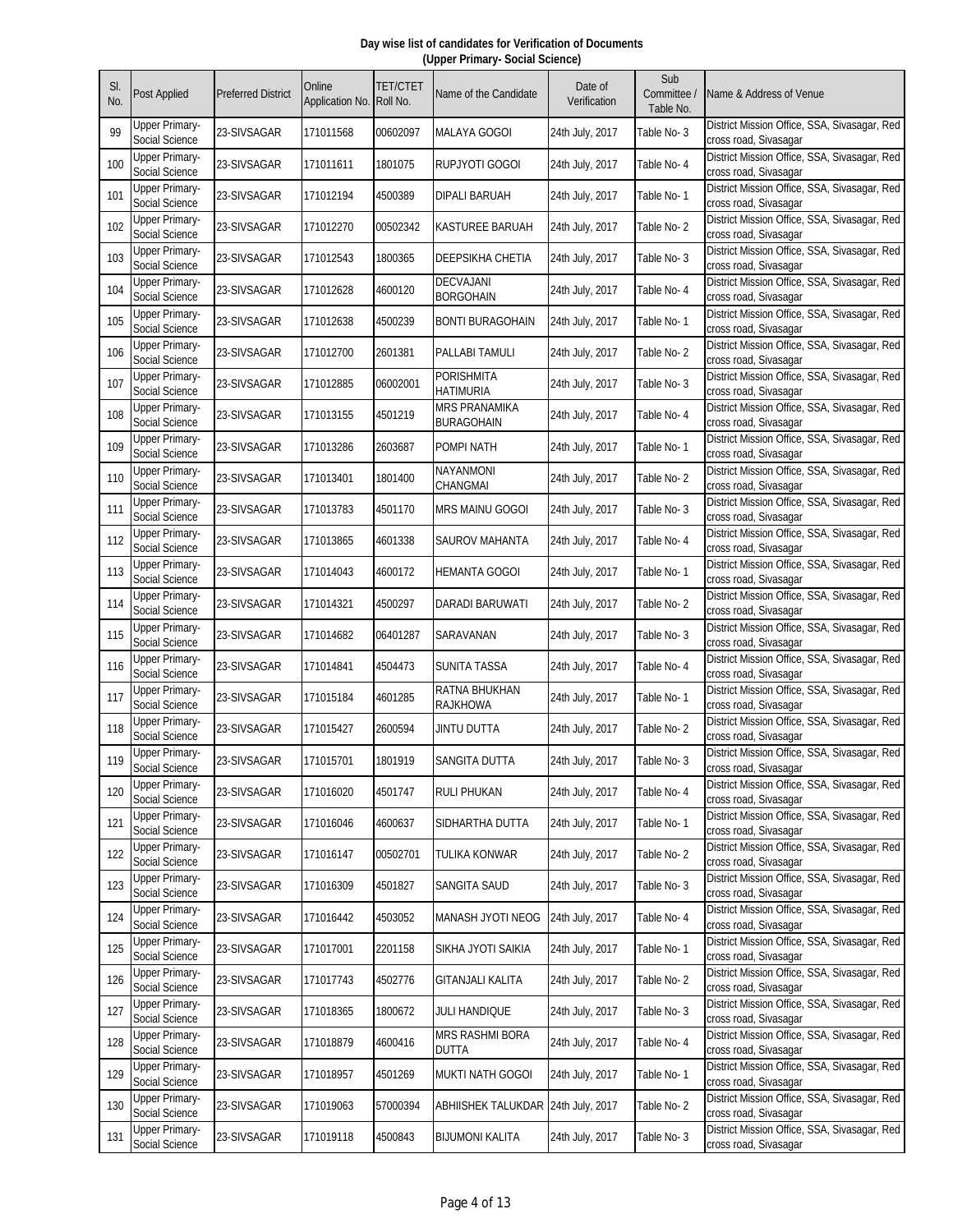| SI.<br>No. | Post Applied                            | <b>Preferred District</b> | Online<br>Application No. | <b>TET/CTET</b><br>Roll No. | Name of the Candidate                      | Date of<br>Verification | Sub<br>Committee /<br>Table No. | Name & Address of Venue                                               |
|------------|-----------------------------------------|---------------------------|---------------------------|-----------------------------|--------------------------------------------|-------------------------|---------------------------------|-----------------------------------------------------------------------|
| 132        | Upper Primary-<br>Social Science        | 23-SIVSAGAR               | 171019137                 | 4501869                     | SHRI ARABINDA<br>CHETIA                    | 24th July, 2017         | Table No- 4                     | District Mission Office, SSA, Sivasagar, Red<br>cross road, Sivasagar |
| 133        | <b>Upper Primary-</b><br>Social Science | 23-SIVSAGAR               | 171019139                 | 4500465                     | GITALEE GOGOI                              | 24th July, 2017         | Table No-1                      | District Mission Office, SSA, Sivasagar, Red<br>cross road, Sivasagar |
| 134        | <b>Upper Primary-</b><br>Social Science | 23-SIVSAGAR               | 171019193                 | 4601101                     | <b>MONI GOGOI</b>                          | 24th July, 2017         | Table No-2                      | District Mission Office, SSA, Sivasagar, Red<br>cross road, Sivasagar |
| 135        | <b>Upper Primary-</b><br>Social Science | 23-SIVSAGAR               | 171019203                 | 4601419                     | SURAJ KR BHUYAN                            | 24th July, 2017         | Table No-3                      | District Mission Office, SSA, Sivasagar, Red<br>cross road, Sivasagar |
| 136        | <b>Upper Primary-</b><br>Social Science | 23-SIVSAGAR               | 171019212                 | 4500344                     | DHARITREE DUTTA                            | 24th July, 2017         | Table No-4                      | District Mission Office, SSA, Sivasagar, Red<br>cross road, Sivasagar |
| 137        | <b>Upper Primary-</b><br>Social Science | 23-SIVSAGAR               | 171019354                 | 4600882                     | DHRUBAJYOTI<br>CHANGMAI                    | 24th July, 2017         | Table No-1                      | District Mission Office, SSA, Sivasagar, Red<br>cross road, Sivasagar |
| 138        | <b>Upper Primary-</b><br>Social Science | 23-SIVSAGAR               | 171019471                 | 4501844                     | SAPUNTI BORAH                              | 24th July, 2017         | Table No-2                      | District Mission Office, SSA, Sivasagar, Red<br>cross road, Sivasagar |
| 139        | <b>Upper Primary-</b><br>Social Science | 23-SIVSAGAR               | 171019554                 | 4502876                     | JOTIKA GOGOI                               | 24th July, 2017         | Table No-3                      | District Mission Office, SSA, Sivasagar, Red<br>cross road, Sivasagar |
| 140        | <b>Upper Primary-</b><br>Social Science | 23-SIVSAGAR               | 171019837                 | 4502210                     | KAVITA DEVI                                | 24th July, 2017         | Table No- 4                     | District Mission Office, SSA, Sivasagar, Red<br>cross road, Sivasagar |
| 141        | <b>Upper Primary-</b><br>Social Science | 23-SIVSAGAR               | 171019895                 | 4600053                     | <b>BHABANI KALITA</b>                      | 24th July, 2017         | Table No-1                      | District Mission Office, SSA, Sivasagar, Red<br>cross road, Sivasagar |
| 142        | <b>Upper Primary-</b><br>Social Science | 23-SIVSAGAR               | 171020313                 | 4502060                     | <b>SULTANA SHIREEN</b><br>ZAMAL            | 24th July, 2017         | Table No-2                      | District Mission Office, SSA, Sivasagar, Red<br>cross road, Sivasagar |
| 143        | Upper Primary-<br>Social Science        | 23-SIVSAGAR               | 171021107                 | 01709249                    | AJAY KUMAR                                 | 24th July, 2017         | Table No-3                      | District Mission Office, SSA, Sivasagar, Red<br>cross road, Sivasagar |
| 144        | <b>Upper Primary-</b><br>Social Science | 23-SIVSAGAR               | 171021144                 | 4500628                     | JURI KHANGIA                               | 24th July, 2017         | Table No-4                      | District Mission Office, SSA, Sivasagar, Red<br>cross road, Sivasagar |
| 145        | <b>Upper Primary-</b><br>Social Science | 23-SIVSAGAR               | 171021232                 | 01709249                    | AJAY KUMAR                                 | 24th July, 2017         | Table No-1                      | District Mission Office, SSA, Sivasagar, Red<br>cross road, Sivasagar |
| 146        | <b>Upper Primary-</b><br>Social Science | 23-SIVSAGAR               | 171021234                 | 2181123                     | PALLABI KALITA                             | 24th July, 2017         | Table No-2                      | District Mission Office, SSA, Sivasagar, Red<br>cross road, Sivasagar |
| 147        | <b>Upper Primary-</b><br>Social Science | 23-SIVSAGAR               | 171021494                 | 4501566                     | PRONOB JYOTI<br><b>BORAH</b>               | 24th July, 2017         | Table No-3                      | District Mission Office, SSA, Sivasagar, Red<br>cross road, Sivasagar |
| 148        | <b>Upper Primary-</b><br>Social Science | 23-SIVSAGAR               | 171021500                 | 4502616                     | <b>CHINA MONI</b><br><b>KHANIKOR DUTTA</b> | 24th July, 2017         | Table No- 4                     | District Mission Office, SSA, Sivasagar, Red<br>cross road, Sivasagar |
| 149        | <b>Upper Primary-</b><br>Social Science | 23-SIVSAGAR               | 171021516                 | 4500739                     | MADHUSMITA GOGOI<br>CHUTIA                 | 24th July, 2017         | Table No- 1                     | District Mission Office, SSA, Sivasagar, Red<br>cross road, Sivasagar |
| 150        | <b>Upper Primary-</b><br>Social Science | 23-SIVSAGAR               | 171021519                 | 4600755                     | PRONAMI CHUTIA                             | 24th July, 2017         | Table No-2                      | District Mission Office, SSA, Sivasagar, Red<br>cross road, Sivasagar |
| 151        | <b>Upper Primary-</b><br>Social Science | 23-SIVSAGAR               | 171021595                 | 4503602                     | <b>MRS UPASANA</b><br><b>BORPUZARI</b>     | 25th July, 2017         | Table No-1                      | District Mission Office, SSA, Sivasagar, Red<br>cross road, Sivasagar |
| 152        | Upper Primary-<br>Social Science        | 23-SIVSAGAR               | 171021630                 | 4502075                     | SUNMONI DIHINGIA                           | 25th July, 2017         | Table No-2                      | District Mission Office, SSA, Sivasagar, Red<br>cross road, Sivasagar |
| 153        | <b>Upper Primary-</b><br>Social Science | 23-SIVSAGAR               | 171021645                 | 4503464                     | <b>BASANTI DUTTA</b>                       | 25th July, 2017         | Table No-3                      | District Mission Office, SSA, Sivasagar, Red<br>cross road, Sivasagar |
| 154        | <b>Upper Primary-</b><br>Social Science | 23-SIVSAGAR               | 171021736                 | 4501522                     | MR PRASANTA NEOG                           | 25th July, 2017         | Table No- 4                     | District Mission Office, SSA, Sivasagar, Red<br>cross road, Sivasagar |
| 155        | <b>Upper Primary-</b><br>Social Science | 23-SIVSAGAR               | 171021740                 | 4500691                     | MRS KRISHNA GOGOI<br><b>BORGOHAIN</b>      | 25th July, 2017         | Table No-1                      | District Mission Office, SSA, Sivasagar, Red<br>cross road, Sivasagar |
| 156        | <b>Upper Primary-</b><br>Social Science | 23-SIVSAGAR               | 171021858                 | 4502402                     | <b>ANUP KONWER</b>                         | 25th July, 2017         | Table No-2                      | District Mission Office, SSA, Sivasagar, Red<br>cross road, Sivasagar |
| 157        | <b>Upper Primary-</b><br>Social Science | 23-SIVSAGAR               | 171022078                 | 4500372                     | <b>DINESH KALITA</b>                       | 25th July, 2017         | Table No-3                      | District Mission Office, SSA, Sivasagar, Red<br>cross road, Sivasagar |
| 158        | <b>Upper Primary-</b><br>Social Science | 23-SIVSAGAR               | 171022097                 | 00504462                    | ROHIT CHETIA                               | 25th July, 2017         | Table No- 4                     | District Mission Office, SSA, Sivasagar, Red<br>cross road, Sivasagar |
| 159        | <b>Upper Primary-</b><br>Social Science | 23-SIVSAGAR               | 171022169                 | 4600203                     | <b>JINTU KONWAR</b>                        | 25th July, 2017         | Table No-1                      | District Mission Office, SSA, Sivasagar, Red<br>cross road, Sivasagar |
| 160        | <b>Upper Primary-</b><br>Social Science | 23-SIVSAGAR               | 171022369                 | 1803808                     | <b>HIRUMONI GOGOI</b>                      | 25th July, 2017         | Table No-2                      | District Mission Office, SSA, Sivasagar, Red<br>cross road, Sivasagar |
| 161        | <b>Upper Primary-</b><br>Social Science | 23-SIVSAGAR               | 171022395                 | 4600602                     | ROSHMITA GOGOI                             | 25th July, 2017         | Table No-3                      | District Mission Office, SSA, Sivasagar, Red<br>cross road, Sivasagar |
| 162        | <b>Upper Primary-</b><br>Social Science | 23-SIVSAGAR               | 171022421                 | 4500955                     | RITA MONI NATH                             | 25th July, 2017         | Table No- 4                     | District Mission Office, SSA, Sivasagar, Red<br>cross road, Sivasagar |
| 163        | <b>Upper Primary-</b><br>Social Science | 23-SIVSAGAR               | 171022586                 | 4600242                     | LAKHIMA PHUKON<br><b>GOGOI</b>             | 25th July, 2017         | Table No-1                      | District Mission Office, SSA, Sivasagar, Red<br>cross road, Sivasagar |
| 164        | <b>Upper Primary-</b><br>Social Science | 23-SIVSAGAR               | 171022726                 | <b>NO</b>                   | <b>NISHA</b>                               | 25th July, 2017         | Table No-2                      | District Mission Office, SSA, Sivasagar, Red<br>cross road, Sivasagar |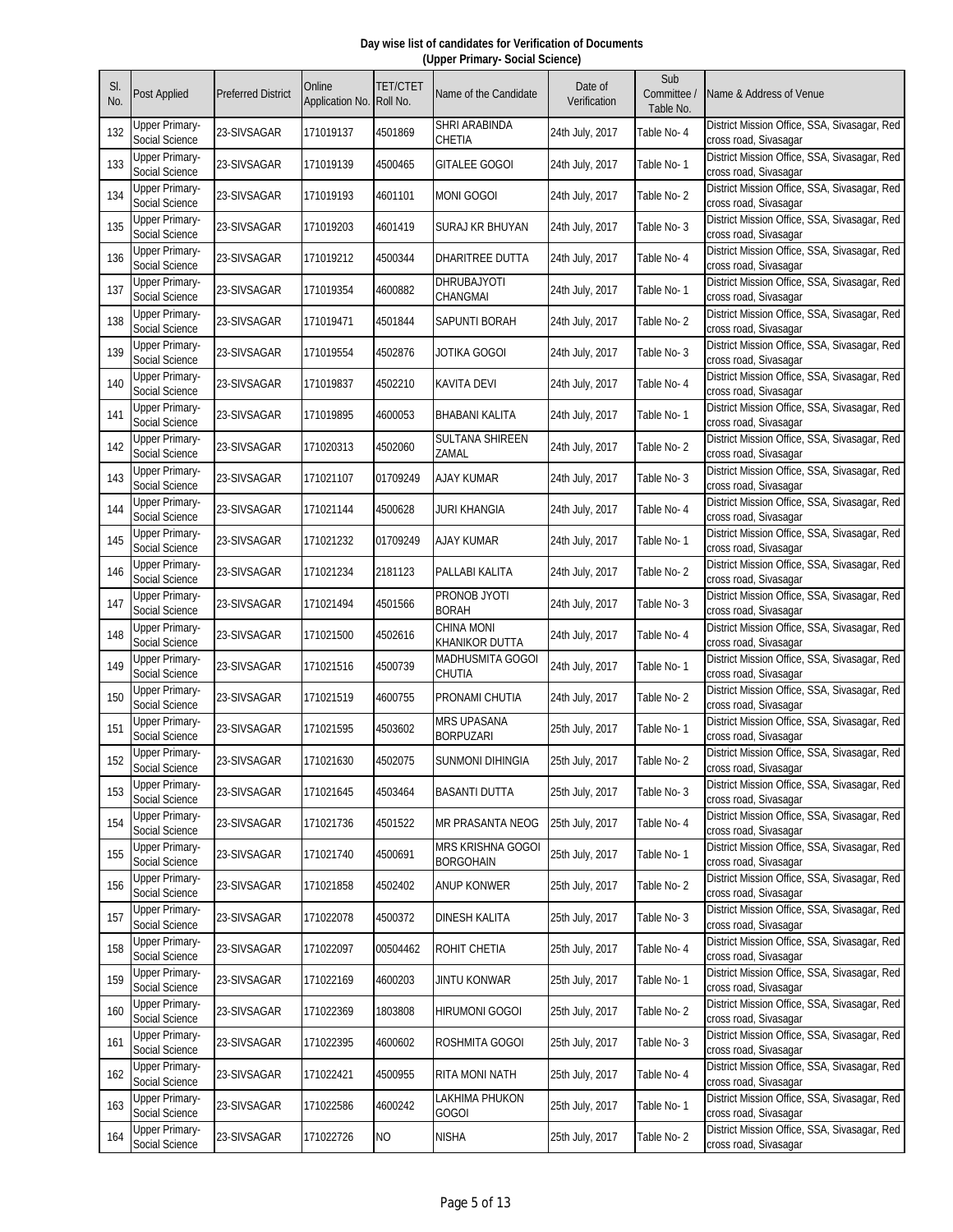| SI.<br>No. | <b>Post Applied</b>                     | <b>Preferred District</b> | Online<br>Application No. | <b>TET/CTET</b><br>Roll No. | Name of the Candidate                           | Date of<br>Verification | Sub<br>Committee /<br>Table No. | Name & Address of Venue                                               |
|------------|-----------------------------------------|---------------------------|---------------------------|-----------------------------|-------------------------------------------------|-------------------------|---------------------------------|-----------------------------------------------------------------------|
| 165        | Upper Primary-<br>Social Science        | 23-SIVSAGAR               | 171022913                 | 4501275                     | <b>MUNMI BARUAH</b>                             | 25th July, 2017         | Table No-3                      | District Mission Office, SSA, Sivasagar, Red<br>cross road, Sivasagar |
| 166        | <b>Upper Primary-</b><br>Social Science | 23-SIVSAGAR               | 171023019                 | 4600371                     | <b>MOSFICA BEGUM</b>                            | 25th July, 2017         | Table No-4                      | District Mission Office, SSA, Sivasagar, Red<br>cross road, Sivasagar |
| 167        | <b>Upper Primary-</b><br>Social Science | 23-SIVSAGAR               | 171023055                 | 4504511                     | TAPAN KHANIKAR                                  | 25th July, 2017         | Table No-1                      | District Mission Office, SSA, Sivasagar, Red<br>cross road, Sivasagar |
| 168        | <b>Upper Primary-</b><br>Social Science | 23-SIVSAGAR               | 171023116                 | 4500808                     | <b>MINAKHI LAHON</b>                            | 25th July, 2017         | Table No-2                      | District Mission Office, SSA, Sivasagar, Red<br>cross road, Sivasagar |
| 169        | <b>Upper Primary-</b><br>Social Science | 23-SIVSAGAR               | 171023126                 | 4500082                     | ANUPAM BORAH                                    | 25th July, 2017         | Table No-3                      | District Mission Office, SSA, Sivasagar, Red<br>cross road, Sivasagar |
| 170        | <b>Upper Primary-</b><br>Social Science | 23-SIVSAGAR               | 171023265                 | 4502129                     | SRI TRISHNA GOGOI                               | 25th July, 2017         | Table No- 4                     | District Mission Office, SSA, Sivasagar, Red<br>cross road, Sivasagar |
| 171        | <b>Upper Primary-</b><br>Social Science | 23-SIVSAGAR               | 171023416                 | 4501169                     | <b>MADHUSMITA NEOG</b><br><b>DUTTA</b>          | 25th July, 2017         | Table No- 1                     | District Mission Office, SSA, Sivasagar, Red<br>cross road, Sivasagar |
| 172        | <b>Upper Primary-</b><br>Social Science | 23-SIVSAGAR               | 171023503                 | 2601464                     | POPY DUTTA                                      | 25th July, 2017         | Table No-2                      | District Mission Office, SSA, Sivasagar, Red<br>cross road, Sivasagar |
| 173        | <b>Upper Primary-</b><br>Social Science | 23-SIVSAGAR               | 171023518                 | 2602993                     | KRISHNA SAIKIA                                  | 25th July, 2017         | Table No-3                      | District Mission Office, SSA, Sivasagar, Red<br>cross road, Sivasagar |
| 174        | <b>Upper Primary-</b><br>Social Science | 23-SIVSAGAR               | 171023571                 | 4500764                     | MANABENDRA GOGOI                                | 25th July, 2017         | Table No- 4                     | District Mission Office, SSA, Sivasagar, Red<br>cross road, Sivasagar |
| 175        | <b>Upper Primary-</b><br>Social Science | 23-SIVSAGAR               | 171023628                 | 2700395                     | <b>RUMI TAMULI</b>                              | 25th July, 2017         | Table No-1                      | District Mission Office, SSA, Sivasagar, Red<br>cross road, Sivasagar |
| 176        | <b>Upper Primary-</b><br>Social Science | 23-SIVSAGAR               | 171023790                 | 4503337                     | MITALI KONWER                                   | 25th July, 2017         | Table No-2                      | District Mission Office, SSA, Sivasagar, Red<br>cross road, Sivasagar |
| 177        | <b>Upper Primary-</b><br>Social Science | 23-SIVSAGAR               | 171023874                 | 4504233                     | <b>MISS SHRUTIMALA</b><br><b>BORPATRAGOHAIN</b> | 25th July, 2017         | Table No-3                      | District Mission Office, SSA, Sivasagar, Red<br>cross road, Sivasagar |
| 178        | <b>Upper Primary-</b><br>Social Science | 23-SIVSAGAR               | 171023934                 | 4503861                     | PRANJAL GOGOI                                   | 25th July, 2017         | Table No- 4                     | District Mission Office, SSA, Sivasagar, Red<br>cross road, Sivasagar |
| 179        | <b>Upper Primary-</b><br>Social Science | 23-SIVSAGAR               | 171023985                 | 4500238                     | BONOSHREE GOGOI                                 | 25th July, 2017         | Table No- 1                     | District Mission Office, SSA, Sivasagar, Red<br>cross road, Sivasagar |
| 180        | <b>Upper Primary-</b><br>Social Science | 23-SIVSAGAR               | 171024033                 | 4601211                     | PALLABI CHETIA                                  | 25th July, 2017         | Table No-2                      | District Mission Office, SSA, Sivasagar, Red<br>cross road, Sivasagar |
| 181        | <b>Upper Primary-</b><br>Social Science | 23-SIVSAGAR               | 171024159                 | 4502063                     | <b>SUMI BORBORUAH</b>                           | 25th July, 2017         | Table No-3                      | District Mission Office, SSA, Sivasagar, Red<br>cross road, Sivasagar |
| 182        | <b>Upper Primary-</b><br>Social Science | 23-SIVSAGAR               | 171024298                 | 00501335                    | RAJASHREE GOGOI                                 | 25th July, 2017         | Table No- 4                     | District Mission Office, SSA, Sivasagar, Red<br>cross road, Sivasagar |
| 183        | <b>Upper Primary-</b><br>Social Science | 23-SIVSAGAR               | 171024309                 | 4500714                     | LIPIKA BORAH                                    | 25th July, 2017         | Table No-1                      | District Mission Office, SSA, Sivasagar, Red<br>cross road, Sivasagar |
| 184        | <b>Upper Primary-</b><br>Social Science | 23-SIVSAGAR               | 171024376                 | 2800425                     | PRASANTA SAIKIA                                 | 25th July, 2017         | Table No-2                      | District Mission Office, SSA, Sivasagar, Red<br>cross road, Sivasagar |
| 185        | Upper Primary-<br>Social Science        | 23-SIVSAGAR               | 171024403                 | 2604276                     | <b>TUTU GOGOI</b>                               | 25th July, 2017         | Table No-3                      | District Mission Office, SSA, Sivasagar, Red<br>cross road, Sivasagar |
| 186        | <b>Upper Primary-</b><br>Social Science | 23-SIVSAGAR               | 171024485                 | 2700346                     | PROMOD GOSWAMI                                  | 25th July, 2017         | Table No- 4                     | District Mission Office, SSA, Sivasagar, Red<br>cross road, Sivasagar |
| 187        | <b>Upper Primary-</b><br>Social Science | 23-SIVSAGAR               | 171024494                 | 2604285                     | SUBHAKSHI BORAH                                 | 25th July, 2017         | Table No-1                      | District Mission Office, SSA, Sivasagar, Red<br>cross road, Sivasagar |
| 188        | <b>Upper Primary-</b><br>Social Science | 23-SIVSAGAR               | 171024510                 | 4500607                     | <b>JUNALI GOGOI</b>                             | 25th July, 2017         | Table No-2                      | District Mission Office, SSA, Sivasagar, Red<br>cross road, Sivasagar |
| 189        | <b>Upper Primary-</b><br>Social Science | 23-SIVSAGAR               | 171024546                 | 4500722                     | <b>LUCY CHETIA</b>                              | 25th July, 2017         | Table No-3                      | District Mission Office, SSA, Sivasagar, Red<br>cross road, Sivasagar |
| 190        | <b>Upper Primary-</b><br>Social Science | 23-SIVSAGAR               | 171024627                 | 4500815                     | <b>MINALI GOGOI</b>                             | 25th July, 2017         | Table No-4                      | District Mission Office, SSA, Sivasagar, Red<br>cross road, Sivasagar |
| 191        | <b>Upper Primary-</b><br>Social Science | 23-SIVSAGAR               | 171024700                 | 5100210                     | <b>GITASHREE</b><br><b>DOWARAH</b>              | 25th July, 2017         | Table No-1                      | District Mission Office, SSA, Sivasagar, Red<br>cross road, Sivasagar |
| 192        | <b>Upper Primary-</b><br>Social Science | 23-SIVSAGAR               | 171024718                 | 1800687                     | JUNMONI NEOG<br><b>BORUAH</b>                   | 25th July, 2017         | Table No-2                      | District Mission Office, SSA, Sivasagar, Red<br>cross road, Sivasagar |
| 193        | <b>Upper Primary-</b><br>Social Science | 23-SIVSAGAR               | 171024748                 | 2600555                     | <b>INDRANI KOTOKY</b>                           | 25th July, 2017         | Table No-3                      | District Mission Office, SSA, Sivasagar, Red<br>cross road, Sivasagar |
| 194        | <b>Upper Primary-</b><br>Social Science | 23-SIVSAGAR               | 171024781                 | 4501080                     | PRABIN KUMAR DUTTA 25th July, 2017              |                         | Table No- 4                     | District Mission Office, SSA, Sivasagar, Red<br>cross road, Sivasagar |
| 195        | <b>Upper Primary-</b><br>Social Science | 23-SIVSAGAR               | 171024807                 | 2601909                     | <b>BINANDA KALITA</b>                           | 25th July, 2017         | Table No-1                      | District Mission Office, SSA, Sivasagar, Red<br>cross road, Sivasagar |
| 196        | <b>Upper Primary-</b><br>Social Science | 23-SIVSAGAR               | 171025090                 | 2600663                     | JUTIKA BARUAH                                   | 25th July, 2017         | Table No-2                      | District Mission Office, SSA, Sivasagar, Red<br>cross road, Sivasagar |
| 197        | <b>Upper Primary-</b><br>Social Science | 23-SIVSAGAR               | 171025261                 | 4502007                     | SRI PANKAJ GOGOI                                | 25th July, 2017         | Table No-3                      | District Mission Office, SSA, Sivasagar, Red<br>cross road, Sivasagar |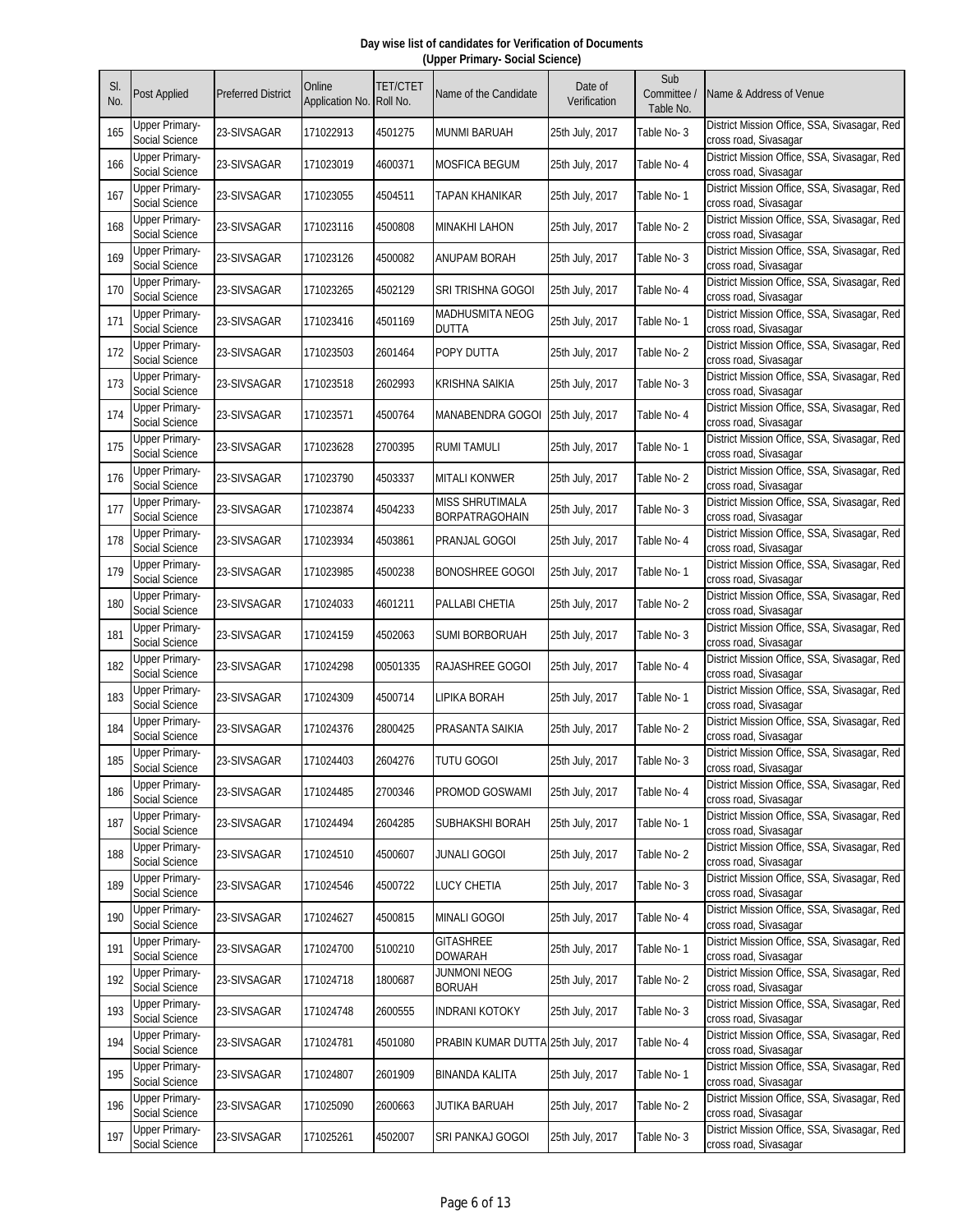| SI.<br>No. | <b>Post Applied</b>                     | <b>Preferred District</b> | Online<br>Application No. Roll No. | <b>TET/CTET</b> | Name of the Candidate                | Date of<br>Verification | Sub<br>Committee /      | Vame & Address of Venue                                               |
|------------|-----------------------------------------|---------------------------|------------------------------------|-----------------|--------------------------------------|-------------------------|-------------------------|-----------------------------------------------------------------------|
| 198        | <b>Upper Primary-</b>                   | 23-SIVSAGAR               | 171025341                          | 2601667         | <b>RIJU PEGU</b>                     | 25th July, 2017         | Table No.<br>Table No-4 | District Mission Office, SSA, Sivasagar, Red                          |
| 199        | Social Science<br><b>Upper Primary-</b> | 23-SIVSAGAR               | 171025383                          | 4600891         | <b>DIPALI BORUAH</b>                 | 25th July, 2017         | Table No-1              | cross road, Sivasagar<br>District Mission Office, SSA, Sivasagar, Red |
| 200        | Social Science<br>Upper Primary-        | 23-SIVSAGAR               | 171025384                          | 00502096        | <b>DEEPANJALI CHETIA</b>             | 25th July, 2017         | Table No-2              | cross road, Sivasagar<br>District Mission Office, SSA, Sivasagar, Red |
|            | Social Science<br><b>Upper Primary-</b> |                           |                                    |                 |                                      |                         |                         | cross road, Sivasagar<br>District Mission Office, SSA, Sivasagar, Red |
| 201        | Social Science<br><b>Upper Primary-</b> | 23-SIVSAGAR               | 171025422                          | 5101483         | KABITA DEHINGIA<br><b>MONMI</b>      | 25th July, 2017         | Table No-3              | cross road, Sivasagar<br>District Mission Office, SSA, Sivasagar, Red |
| 202        | Social Science                          | 23-SIVSAGAR               | 171025458                          | 2601072         | BHATTACHARYYA                        | 25th July, 2017         | Table No- 4             | cross road, Sivasagar                                                 |
| 203        | <b>Upper Primary-</b><br>Social Science | 23-SIVSAGAR               | 171025577                          | 4501860         | <b>SHIKHA NEOG</b>                   | 25th July, 2017         | Table No-1              | District Mission Office, SSA, Sivasagar, Red<br>cross road, Sivasagar |
| 204        | <b>Upper Primary-</b><br>Social Science | 23-SIVSAGAR               | 171025913                          | 4500877         | <b>KARABI</b><br>CHOWARDHARA         | 25th July, 2017         | Table No-2              | District Mission Office, SSA, Sivasagar, Red<br>cross road, Sivasagar |
| 205        | <b>Upper Primary-</b><br>Social Science | 23-SIVSAGAR               | 171026121                          | 4600163         | <b>GITASHRI GOGOI</b>                | 25th July, 2017         | Table No-3              | District Mission Office, SSA, Sivasagar, Red<br>cross road, Sivasagar |
| 206        | Upper Primary-<br>Social Science        | 23-SIVSAGAR               | 171026214                          | 4504609         | <b>BONTI PHUKAN</b>                  | 25th July, 2017         | Table No-4              | District Mission Office, SSA, Sivasagar, Red<br>cross road, Sivasagar |
| 207        | <b>Upper Primary-</b><br>Social Science | 23-SIVSAGAR               | 171026248                          | 1800518         | <b>GITASHREE DOWRAH</b>              | 25th July, 2017         | Table No-1              | District Mission Office, SSA, Sivasagar, Red<br>cross road, Sivasagar |
| 208        | <b>Upper Primary-</b><br>Social Science | 23-SIVSAGAR               | 171026256                          | 4502748         | <b>GAYATREE BORUAH</b>               | 25th July, 2017         | Table No-2              | District Mission Office, SSA, Sivasagar, Red<br>cross road, Sivasagar |
| 209        | <b>Upper Primary-</b><br>Social Science | 23-SIVSAGAR               | 171026267                          | 4500725         | <b>MADHUJYA CHETIA</b>               | 25th July, 2017         | Table No-3              | District Mission Office, SSA, Sivasagar, Red<br>cross road, Sivasagar |
| 210        | <b>Upper Primary-</b><br>Social Science | 23-SIVSAGAR               | 171026380                          | 4700823         | <b>HAPPY MOHAN</b>                   | 25th July, 2017         | Table No- 4             | District Mission Office, SSA, Sivasagar, Red<br>cross road, Sivasagar |
| 211        | <b>Upper Primary-</b><br>Social Science | 23-SIVSAGAR               | 171026478                          | 1803039         | <b>BOBY SAIKIA</b>                   | 25th July, 2017         | Table No-1              | District Mission Office, SSA, Sivasagar, Red<br>cross road, Sivasagar |
| 212        | Upper Primary-<br>Social Science        | 23-SIVSAGAR               | 171026556                          | 2602646         | <b>CHINMOYEE DEVI</b><br><b>BORA</b> | 25th July, 2017         | Table No-2              | District Mission Office, SSA, Sivasagar, Red<br>cross road, Sivasagar |
| 213        | Upper Primary-<br>Social Science        | 23-SIVSAGAR               | 171026615                          | 4503431         | <b>HIRAMAI GOGOI</b>                 | 25th July, 2017         | Table No-3              | District Mission Office, SSA, Sivasagar, Red<br>cross road, Sivasagar |
| 214        | <b>Upper Primary-</b><br>Social Science | 23-SIVSAGAR               | 171026833                          | 4601240         | <b>PRANAMI GOGOI</b>                 | 25th July, 2017         | Table No- 4             | District Mission Office, SSA, Sivasagar, Red<br>cross road, Sivasagar |
| 215        | <b>Upper Primary-</b><br>Social Science | 23-SIVSAGAR               | 171026891                          | 4500593         | JOYSHRI BHORALI                      | 25th July, 2017         | Table No- 1             | District Mission Office, SSA, Sivasagar, Red<br>cross road, Sivasagar |
| 216        | <b>Upper Primary-</b><br>Social Science | 23-SIVSAGAR               | 171027080                          | 4503382         | <b>MONISHA BORAH</b>                 | 25th July, 2017         | Table No-2              | District Mission Office, SSA, Sivasagar, Red<br>cross road, Sivasagar |
| 217        | <b>Upper Primary-</b><br>Social Science | 23-SIVSAGAR               | 171027100                          | 2601955         | NITUL DUARAH                         | 25th July, 2017         | Table No- 3             | District Mission Office, SSA, Sivasagar, Red<br>cross road, Sivasagar |
| 218        | Upper Primary-<br>Social Science        | 23-SIVSAGAR               | 171027240                          | 4504395         | PRAKASH KALITA                       | 25th July, 2017         | Table No- 4             | District Mission Office, SSA, Sivasagar, Red<br>cross road, Sivasagar |
| 219        | Upper Primary-<br>Social Science        | 23-SIVSAGAR               | 171027274                          | 4500972         | MISS SOBHA BORUAH                    | 25th July, 2017         | Table No-1              | District Mission Office, SSA, Sivasagar, Red<br>cross road, Sivasagar |
| 220        | <b>Upper Primary-</b><br>Social Science | 23-SIVSAGAR               | 171027563                          | 2603457         | <b>MOON BORAH</b>                    | 25th July, 2017         | Table No-2              | District Mission Office, SSA, Sivasagar, Red<br>cross road, Sivasagar |
| 221        | <b>Upper Primary-</b><br>Social Science | 23-SIVSAGAR               | 171027608                          | 2600898         | <b>BORNALI SAIKIA</b>                | 25th July, 2017         | Table No-3              | District Mission Office, SSA, Sivasagar, Red<br>cross road, Sivasagar |
| 222        | <b>Upper Primary-</b><br>Social Science | 23-SIVSAGAR               | 171027704                          | 3008887         | <b>NITIMONI</b><br>DULAKAKHARIA      | 25th July, 2017         | Table No-4              | District Mission Office, SSA, Sivasagar, Red<br>cross road, Sivasagar |
| 223        | <b>Upper Primary-</b><br>Social Science | 23-SIVSAGAR               | 171027826                          | 00502305        | <b>RASHMI BARUAH</b>                 | 25th July, 2017         | Table No-1              | District Mission Office, SSA, Sivasagar, Red<br>cross road, Sivasagar |
| 224        | <b>Upper Primary-</b><br>Social Science | 23-SIVSAGAR               | 171027902                          | 1801142         | MONIKA DEHINGIA                      | 25th July, 2017         | Table No-2              | District Mission Office, SSA, Sivasagar, Red<br>cross road, Sivasagar |
| 225        | <b>Upper Primary-</b><br>Social Science | 23-SIVSAGAR               | 171028006                          | 4601417         | <b>SURAVI CHUTIA</b>                 | 25th July, 2017         | Table No-3              | District Mission Office, SSA, Sivasagar, Red<br>cross road, Sivasagar |
| 226        | <b>Upper Primary-</b><br>Social Science | 23-SIVSAGAR               | 171028063                          | 4502218         | ADRIKA SAIKIA                        | 25th July, 2017         | Table No- 4             | District Mission Office, SSA, Sivasagar, Red<br>cross road, Sivasagar |
| 227        | <b>Upper Primary-</b><br>Social Science | 23-SIVSAGAR               | 171028081                          | 4501501         | PRANATI GOGOI                        | 25th July, 2017         | Table No-1              | District Mission Office, SSA, Sivasagar, Red<br>cross road, Sivasagar |
| 228        | <b>Upper Primary-</b><br>Social Science | 23-SIVSAGAR               | 171028138                          | 4500353         | DHRUBA JYOTI NEOG                    | 25th July, 2017         | Table No-2              | District Mission Office, SSA, Sivasagar, Red<br>cross road, Sivasagar |
| 229        | <b>Upper Primary-</b><br>Social Science | 23-SIVSAGAR               | 171028188                          | 4000870         | <b>BHAKTI PRIYA DEKA</b>             | 25th July, 2017         | Table No-3              | District Mission Office, SSA, Sivasagar, Red<br>cross road, Sivasagar |
| 230        | <b>Upper Primary-</b><br>Social Science | 23-SIVSAGAR               | 171028193                          | 4500341         | <b>DEVALATA DIHINGIA</b>             | 25th July, 2017         | Table No- 4             | District Mission Office, SSA, Sivasagar, Red<br>cross road, Sivasagar |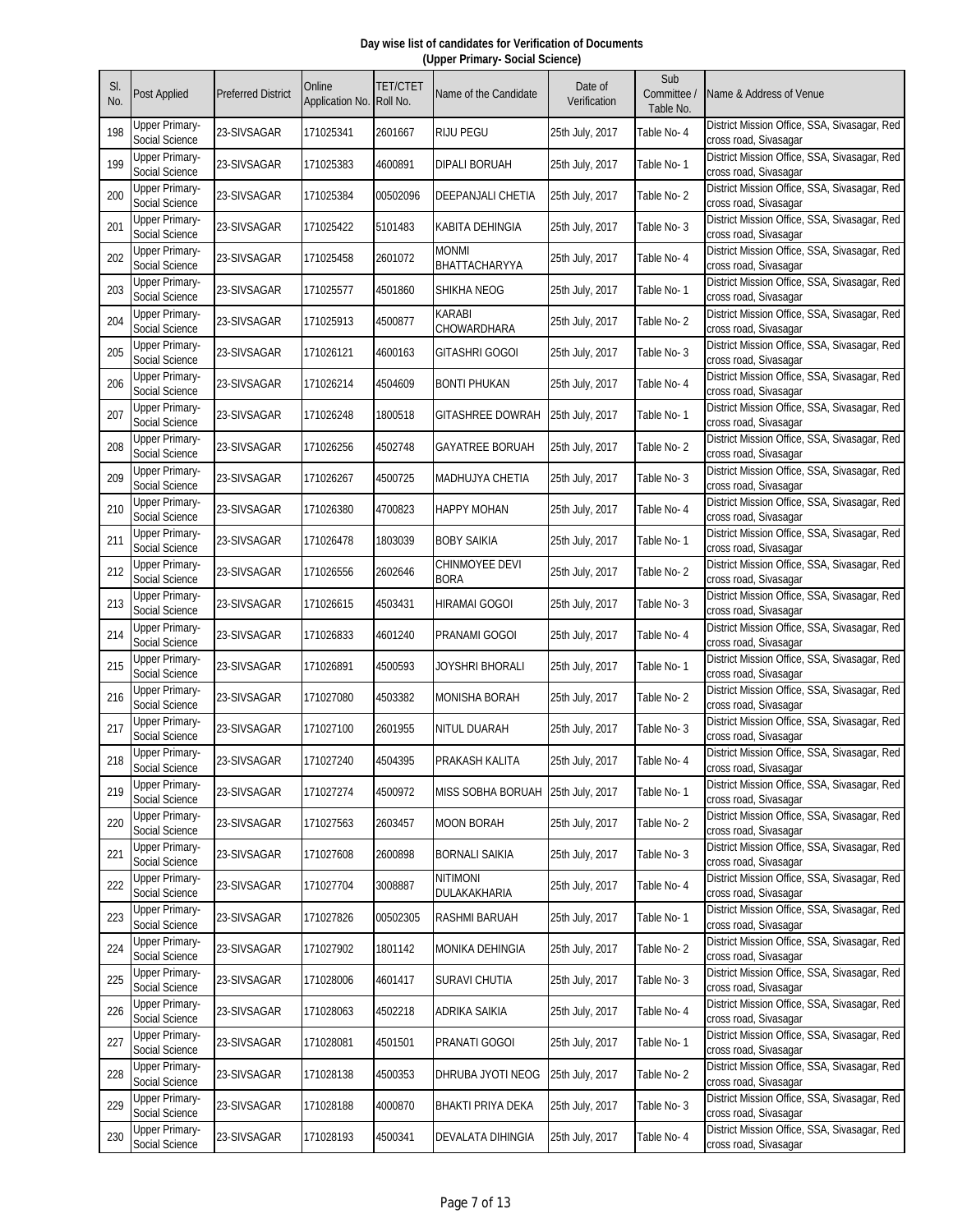| SI.<br>No. | Post Applied                                   | <b>Preferred District</b> | Online<br>Application No. | <b>TET/CTET</b><br>Roll No. | Name of the Candidate                     | Date of<br>Verification | Sub<br>Committee /<br>Table No. | Name & Address of Venue                                               |
|------------|------------------------------------------------|---------------------------|---------------------------|-----------------------------|-------------------------------------------|-------------------------|---------------------------------|-----------------------------------------------------------------------|
| 231        | <b>Upper Primary-</b><br>Social Science        | 23-SIVSAGAR               | 171028473                 | 4504244                     | SIKHAMONI GOGOI                           | 25th July, 2017         | Table No- 1                     | District Mission Office, SSA, Sivasagar, Red<br>cross road, Sivasagar |
| 232        | <b>Upper Primary-</b><br>Social Science        | 23-SIVSAGAR               | 171028476                 | 4501535                     | PRITI REKHA DUTTA                         | 25th July, 2017         | Table No-2                      | District Mission Office, SSA, Sivasagar, Red<br>cross road, Sivasagar |
| 233        | <b>Upper Primary-</b><br>Social Science        | 23-SIVSAGAR               | 171028565                 | 00504671                    | <b>RUPA BORAH</b>                         | 25th July, 2017         | Table No-3                      | District Mission Office, SSA, Sivasagar, Red<br>cross road, Sivasagar |
| 234        | <b>Upper Primary-</b><br>Social Science        | 23-SIVSAGAR               | 171028647                 | 4504440                     | SURJYA SAIKIA                             | 25th July, 2017         | Table No-4                      | District Mission Office, SSA, Sivasagar, Red<br>cross road, Sivasagar |
| 235        | <b>Upper Primary-</b><br>Social Science        | 23-SIVSAGAR               | 171028648                 | 4600419                     | RUPAMONI KHANIKAR                         | 25th July, 2017         | Table No- 1                     | District Mission Office, SSA, Sivasagar, Red<br>cross road, Sivasagar |
| 236        | <b>Upper Primary-</b><br>Social Science        | 23-SIVSAGAR               | 171028747                 | 1800997                     | HIMADRI CHUTIA                            | 25th July, 2017         | Table No-2                      | District Mission Office, SSA, Sivasagar, Red<br>cross road, Sivasagar |
| 237        | <b>Upper Primary-</b><br>Social Science        | 23-SIVSAGAR               | 171028813                 | 4500677                     | KARISHMA PHUKON                           | 25th July, 2017         | Table No-3                      | District Mission Office, SSA, Sivasagar, Red<br>cross road, Sivasagar |
| 238        | <b>Upper Primary-</b><br>Social Science        | 23-SIVSAGAR               | 171028829                 | 4502607                     | <b>MISS CHAYANIKA</b><br><b>BORGOHAIN</b> | 25th July, 2017         | Table No- 4                     | District Mission Office, SSA, Sivasagar, Red<br>cross road, Sivasagar |
| 239        | <b>Upper Primary-</b><br>Social Science        | 23-SIVSAGAR               | 171028839                 | 3900056                     | <b>BHISMA</b><br>CHUNGKRANG               | 25th July, 2017         | Table No-1                      | District Mission Office, SSA, Sivasagar, Red<br>cross road, Sivasagar |
| 240        | <b>Upper Primary-</b><br>Social Science        | 23-SIVSAGAR               | 171028844                 | 4600646                     | ANANTA BORGOHAIN                          | 25th July, 2017         | Table No-2                      | District Mission Office, SSA, Sivasagar, Red<br>cross road, Sivasagar |
| 241        | <b>Upper Primary-</b><br>Social Science        | 23-SIVSAGAR               | 171028887                 | 1800446                     | <b>DIPSIKHA CHUTIA</b>                    | 25th July, 2017         | Table No-3                      | District Mission Office, SSA, Sivasagar, Red<br>cross road, Sivasagar |
| 242        | Upper Primary-<br>Social Science               | 23-SIVSAGAR               | 171028905                 | 4504205                     | AJOY KUMAR NATH                           | 25th July, 2017         | Table No- 4                     | District Mission Office, SSA, Sivasagar, Red<br>cross road, Sivasagar |
| 243        | <b>Upper Primary-</b><br>Social Science        | 23-SIVSAGAR               | 171029071                 | 4503177                     | <b>MRS HIRANMOYEE</b><br>Saikia           | 25th July, 2017         | Table No-1                      | District Mission Office, SSA, Sivasagar, Red<br>cross road, Sivasagar |
| 244        | <b>Upper Primary-</b><br>Social Science        | 23-SIVSAGAR               | 171029126                 | 1803626                     | LAKHYAJIT BORUAH                          | 25th July, 2017         | Table No-2                      | District Mission Office, SSA, Sivasagar, Red<br>cross road, Sivasagar |
| 245        | <b>Upper Primary-</b><br>Social Science        | 23-SIVSAGAR               | 171029171                 | 1803069                     | BRHMANANDA<br><b>BARUAH</b>               | 25th July, 2017         | Table No-3                      | District Mission Office, SSA, Sivasagar, Red<br>cross road, Sivasagar |
| 246        | <b>Upper Primary-</b><br>Social Science        | 23-SIVSAGAR               | 171029234                 | 1804219                     | MRS. RITA HAZARIKA<br>MEDHI               | 25th July, 2017         | Table No- 4                     | District Mission Office, SSA, Sivasagar, Red<br>cross road, Sivasagar |
| 247        | <b>Upper Primary-</b><br>Social Science        | 23-SIVSAGAR               | 171029346                 | 4503187                     | JUNMONI BORUAH                            | 25th July, 2017         | Table No-1                      | District Mission Office, SSA, Sivasagar, Red<br>cross road, Sivasagar |
| 248        | <b>Upper Primary-</b><br>Social Science        | 23-SIVSAGAR               | 171029450                 | 4502307                     | SUMI BHARALI                              | 25th July, 2017         | Table No-2                      | District Mission Office, SSA, Sivasagar, Red<br>cross road, Sivasagar |
| 249        | <b>Upper Primary-</b><br>Social Science        | 23-SIVSAGAR               | 171029691                 | 2604297                     | <b>SUMI BORUAH</b>                        | 25th July, 2017         | Table No-3                      | District Mission Office, SSA, Sivasagar, Red<br>cross road, Sivasagar |
| 250        | <b>Upper Primary-</b><br>Social Science        | 23-SIVSAGAR               | 171029983                 | 4600895                     | DIPANKAR CHETIA                           | 25th July, 2017         | Table No- 4                     | District Mission Office, SSA, Sivasagar, Red<br>cross road, Sivasagar |
| 251        | <b>Upper Primary-</b><br>Social Science        | 23-SIVSAGAR               | 171030468                 | 4601448                     | AJANTA SHARMA                             | 25th July, 2017         | Table No-1                      | District Mission Office, SSA, Sivasagar, Red<br>cross road, Sivasagar |
| 252        | <b>Upper Primary-</b><br>Social Science        | 23-SIVSAGAR               | 171030812                 | 4600619                     | <b>SANTONU BORA</b>                       | 25th July, 2017         | Table No-2                      | District Mission Office, SSA, Sivasagar, Red<br>cross road, Sivasagar |
| 253        | <b>Upper Primary-</b><br>Social Science        | 23-SIVSAGAR               | 171031072                 | 4600010                     | <b>ALAPINEE PHUKAN</b>                    | 25th July, 2017         | Table No-3                      | District Mission Office, SSA, Sivasagar, Red<br>cross road, Sivasagar |
| 254        | <b>Upper Primary-</b><br>Social Science        | 23-SIVSAGAR               | 171031175                 | 4700626                     | RUBUL BORUAH                              | 25th July, 2017         | Table No- 4                     | District Mission Office, SSA, Sivasagar, Red<br>cross road, Sivasagar |
| 255        | <b>Upper Primary-</b><br>Social Science        | 23-SIVSAGAR               | 171031412                 | 1800425                     | <b>DIPAK SAHU</b>                         | 25th July, 2017         | Table No-1                      | District Mission Office, SSA, Sivasagar, Red<br>cross road, Sivasagar |
| 256        | <b>Upper Primary-</b><br>Social Science        | 23-SIVSAGAR               | 171031466                 | 4501961                     | <b>GEETALI KAKOTY</b>                     | 25th July, 2017         | Table No-2                      | District Mission Office, SSA, Sivasagar, Red<br>cross road, Sivasagar |
| 257        | <b>Upper Primary-</b><br>Social Science        | 23-SIVSAGAR               | 171031515                 | 4500752                     | MALABIKA GOGOI                            | 25th July, 2017         | Table No-3                      | District Mission Office, SSA, Sivasagar, Red<br>cross road, Sivasagar |
| 258        | <b>Upper Primary-</b><br>Social Science        | 23-SIVSAGAR               | 171031563                 | 4503204                     | MANISHA RAJKONWAR 25th July, 2017         |                         | Table No- 4                     | District Mission Office, SSA, Sivasagar, Red<br>cross road, Sivasagar |
| 259        | <b>Upper Primary-</b><br>Social Science        | 23-SIVSAGAR               | 171031591                 | 4600829                     | BIBHA BINDU KONGER 25th July, 2017        |                         | Table No-1                      | District Mission Office, SSA, Sivasagar, Red<br>cross road, Sivasagar |
| 260        | <b>Upper Primary-</b><br><b>Social Science</b> | 23-SIVSAGAR               | 171031603                 | 00601423                    | KHAMMOUN PHUKAN                           | 25th July, 2017         | Table No-2                      | District Mission Office, SSA, Sivasagar, Red<br>cross road, Sivasagar |
| 261        | <b>Upper Primary-</b><br>Social Science        | 23-SIVSAGAR               | 171031674                 | 4500448                     | <b>GAUTAM SAIKIA</b>                      | 25th July, 2017         | Table No-3                      | District Mission Office, SSA, Sivasagar, Red<br>cross road, Sivasagar |
| 262        | <b>Upper Primary-</b><br>Social Science        | 23-SIVSAGAR               | 171031700                 | 2601397                     | PANKAJ SAIKIA                             | 25th July, 2017         | Table No-4                      | District Mission Office, SSA, Sivasagar, Red<br>cross road, Sivasagar |
| 263        | <b>Upper Primary-</b><br>Social Science        | 23-SIVSAGAR               | 171031823                 | 4500766                     | MANASH JYOTI NEOG                         | 25th July, 2017         | Table No-1                      | District Mission Office, SSA, Sivasagar, Red<br>cross road, Sivasagar |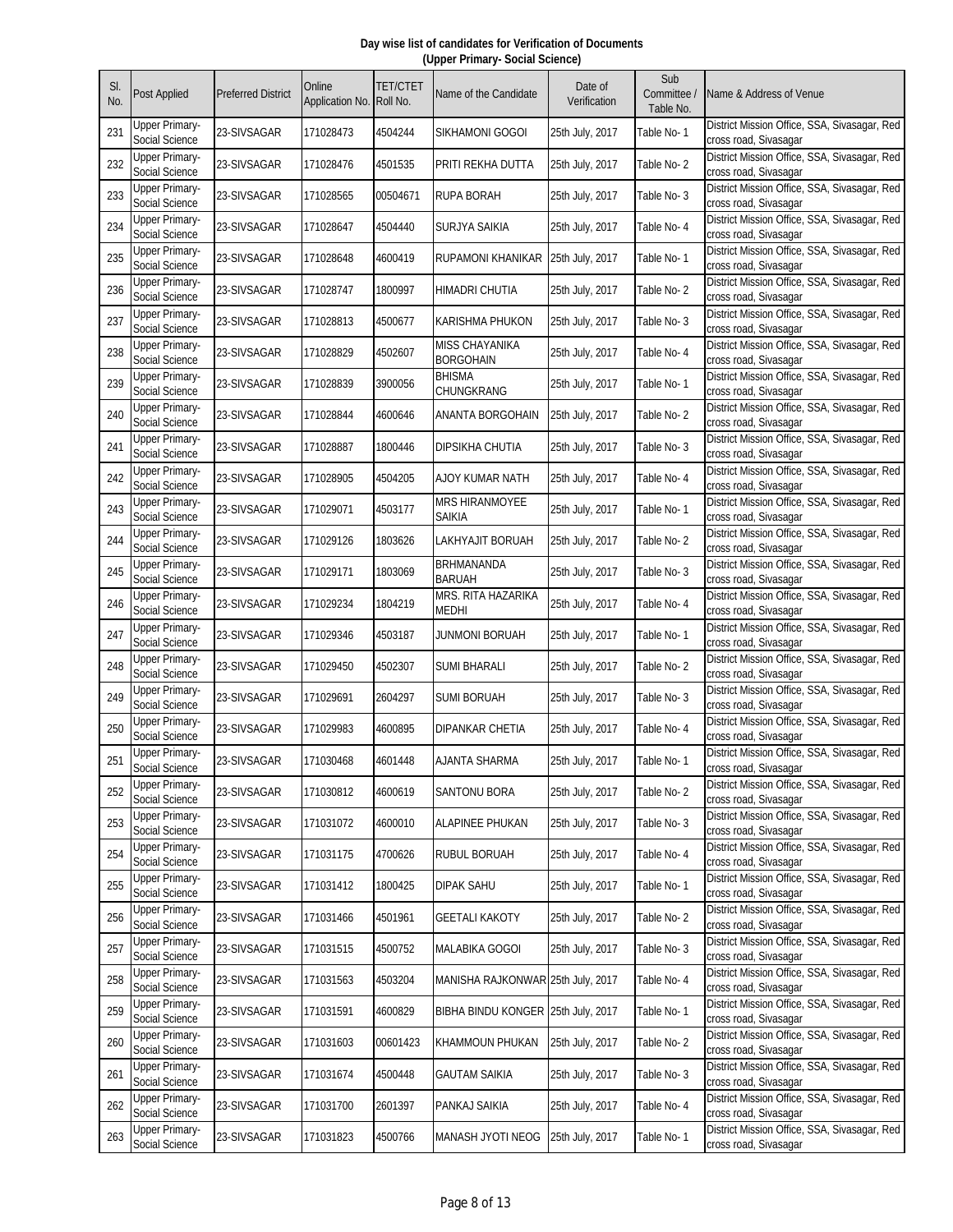| SI.<br>No. | <b>Post Applied</b>                     | <b>Preferred District</b> | Online<br>Application No. | <b>TET/CTET</b><br>Roll No. | Name of the Candidate                     | Date of<br>Verification | Sub<br>Committee /<br>Table No. | Name & Address of Venue                                               |
|------------|-----------------------------------------|---------------------------|---------------------------|-----------------------------|-------------------------------------------|-------------------------|---------------------------------|-----------------------------------------------------------------------|
| 264        | <b>Upper Primary-</b><br>Social Science | 23-SIVSAGAR               | 171031884                 | 1800723                     | JYOTIMANI GOSWAMI                         | 25th July, 2017         | Table No-2                      | District Mission Office, SSA, Sivasagar, Red<br>cross road, Sivasagar |
| 265        | <b>Upper Primary-</b><br>Social Science | 23-SIVSAGAR               | 171031932                 | 4500110                     | ARPAN PHUKAN                              | 25th July, 2017         | Table No-3                      | District Mission Office, SSA, Sivasagar, Red<br>cross road, Sivasagar |
| 266        | <b>Upper Primary-</b><br>Social Science | 23-SIVSAGAR               | 171031989                 | 4500813                     | <b>MINAKSHI PHUKAN</b>                    | 25th July, 2017         | Table No- 4                     | District Mission Office, SSA, Sivasagar, Red<br>cross road, Sivasagar |
| 267        | <b>Upper Primary-</b><br>Social Science | 23-SIVSAGAR               | 171032029                 | 4501717                     | RITUPARNA GOGOI                           | 25th July, 2017         | Table No- 1                     | District Mission Office, SSA, Sivasagar, Red<br>cross road, Sivasagar |
| 268        | <b>Upper Primary-</b><br>Social Science | 23-SIVSAGAR               | 171032051                 | 2601584                     | RAJASHREE PHUKAN                          | 25th July, 2017         | Table No-2                      | District Mission Office, SSA, Sivasagar, Red<br>cross road, Sivasagar |
| 269        | <b>Upper Primary-</b><br>Social Science | 23-SIVSAGAR               | 171032063                 | 4501621                     | RAJKUMAR JITENDRA<br><b>DIHINGIA</b>      | 25th July, 2017         | Table No-3                      | District Mission Office, SSA, Sivasagar, Red<br>cross road, Sivasagar |
| 270        | <b>Upper Primary-</b><br>Social Science | 23-SIVSAGAR               | 171032080                 | 4600595                     | RITU MONI BARUAH                          | 25th July, 2017         | Table No- 4                     | District Mission Office, SSA, Sivasagar, Red<br>cross road, Sivasagar |
| 271        | <b>Upper Primary-</b><br>Social Science | 23-SIVSAGAR               | 171032148                 | 4503963                     | <b>RAJIB CHUTIA</b>                       | 25th July, 2017         | Table No-1                      | District Mission Office, SSA, Sivasagar, Red<br>cross road, Sivasagar |
| 272        | <b>Upper Primary-</b><br>Social Science | 23-SIVSAGAR               | 171032226                 | 4501552                     | PROFULLA GOGOI                            | 25th July, 2017         | Table No-2                      | District Mission Office, SSA, Sivasagar, Red<br>cross road, Sivasagar |
| 273        | <b>Upper Primary-</b><br>Social Science | 23-SIVSAGAR               | 171032259                 | 2604153                     | BASANTA BARUAH                            | 25th July, 2017         | Table No-3                      | District Mission Office, SSA, Sivasagar, Red<br>cross road, Sivasagar |
| 274        | <b>Upper Primary-</b><br>Social Science | 23-SIVSAGAR               | 171032365                 | 2600197                     | <b>BHAROTI DEVI</b>                       | 25th July, 2017         | Table No- 4                     | District Mission Office, SSA, Sivasagar, Red<br>cross road, Sivasagar |
| 275        | <b>Upper Primary-</b><br>Social Science | 23-SIVSAGAR               | 171032439                 | 4503508                     | <b>MRS KARABI</b><br><b>CHANGMAI ROVI</b> | 25th July, 2017         | Table No-1                      | District Mission Office, SSA, Sivasagar, Red<br>cross road, Sivasagar |
| 276        | <b>Upper Primary-</b><br>Social Science | 23-SIVSAGAR               | 171032482                 | 1801024                     | LIPI BURHAGOHAIN                          | 25th July, 2017         | Table No-2                      | District Mission Office, SSA, Sivasagar, Red<br>cross road, Sivasagar |
| 277        | <b>Upper Primary-</b><br>Social Science | 23-SIVSAGAR               | 171032494                 | 4501825                     | SANGITA RAJKHOWA<br>BHARALI               | 25th July, 2017         | Table No-3                      | District Mission Office, SSA, Sivasagar, Red<br>cross road, Sivasagar |
| 278        | <b>Upper Primary-</b><br>Social Science | 23-SIVSAGAR               | 171032543                 | 4500384                     | <b>DIPAK GOGOI</b>                        | 25th July, 2017         | Table No- 4                     | District Mission Office, SSA, Sivasagar, Red<br>cross road, Sivasagar |
| 279        | <b>Upper Primary-</b><br>Social Science | 23-SIVSAGAR               | 171032569                 | 4501025                     | MONIKONGKANA<br><b>GOGOI</b>              | 25th July, 2017         | Table No-1                      | District Mission Office, SSA, Sivasagar, Red<br>cross road, Sivasagar |
| 280        | <b>Upper Primary-</b><br>Social Science | 23-SIVSAGAR               | 171032597                 | 3020062                     | RANU DOWARAH                              | 25th July, 2017         | Table No-2                      | District Mission Office, SSA, Sivasagar, Red<br>cross road, Sivasagar |
| 281        | <b>Upper Primary-</b><br>Social Science | 23-SIVSAGAR               | 171032618                 | 4500715                     | LIPIKA BORAH                              | 25th July, 2017         | Table No-3                      | District Mission Office, SSA, Sivasagar, Red<br>cross road, Sivasagar |
| 282        | <b>Upper Primary-</b><br>Social Science | 23-SIVSAGAR               | 171032647                 | 4600680                     | SUBRAT CHETIA                             | 25th July, 2017         | Table No- 4                     | District Mission Office, SSA, Sivasagar, Red<br>cross road, Sivasagar |
| 283        | <b>Upper Primary-</b><br>Social Science | 23-SIVSAGAR               | 171032693                 | 4504193                     | <b>SEWALI BORUAH</b>                      | 25th July, 2017         | Table No-1                      | District Mission Office, SSA, Sivasagar, Red<br>cross road, Sivasagar |
| 284        | <b>Upper Primary-</b><br>Social Science | 23-SIVSAGAR               | 171032721                 | 4503261                     | MISS PRAPALI NEOG                         | 25th July, 2017         | Table No-2                      | District Mission Office, SSA, Sivasagar, Red<br>cross road, Sivasagar |
| 285        | <b>Upper Primary-</b><br>Social Science | 23-SIVSAGAR               | 171032743                 | 1804874                     | Smti numoli gogoi                         | 25th July, 2017         | Table No-3                      | District Mission Office, SSA, Sivasagar, Red<br>cross road, Sivasagar |
| 286        | <b>Upper Primary-</b><br>Social Science | 23-SIVSAGAR               | 171032851                 | 4502221                     | POPI BORA                                 | 25th July, 2017         | Table No- 4                     | District Mission Office, SSA, Sivasagar, Red<br>cross road, Sivasagar |
| 287        | <b>Upper Primary-</b><br>Social Science | 23-SIVSAGAR               | 171032882                 | 4501053                     | <b>MOSFICA ROHMAN</b>                     | 25th July, 2017         | Table No-1                      | District Mission Office, SSA, Sivasagar, Red<br>cross road, Sivasagar |
| 288        | <b>Upper Primary-</b><br>Social Science | 23-SIVSAGAR               | 171032890                 | 2600987                     | SANGEETA GOGI                             | 25th July, 2017         | Table No-2                      | District Mission Office, SSA, Sivasagar, Red<br>cross road, Sivasagar |
| 289        | <b>Upper Primary-</b><br>Social Science | 23-SIVSAGAR               | 171032899                 | 4700301                     | <b>MISS KUNJA KONWAR</b>                  | 25th July, 2017         | Table No-3                      | District Mission Office, SSA, Sivasagar, Red<br>cross road, Sivasagar |
| 290        | <b>Upper Primary-</b><br>Social Science | 23-SIVSAGAR               | 171032904                 | 4504262                     | SMRITIREKHA BORAH                         | 25th July, 2017         | Table No-4                      | District Mission Office, SSA, Sivasagar, Red<br>cross road, Sivasagar |
| 291        | <b>Upper Primary-</b><br>Social Science | 23-SIVSAGAR               | 171032923                 | 4500410                     | DIPIKA BARUAH                             | 25th July, 2017         | Table No-1                      | District Mission Office, SSA, Sivasagar, Red<br>cross road, Sivasagar |
| 292        | <b>Upper Primary-</b><br>Social Science | 23-SIVSAGAR               | 171032943                 | 4502307                     | <b>SUMI BHARALI</b>                       | 25th July, 2017         | Table No-2                      | District Mission Office, SSA, Sivasagar, Red<br>cross road, Sivasagar |
| 293        | <b>Upper Primary-</b><br>Social Science | 23-SIVSAGAR               | 171032989                 | 4502061                     | SULUMONI CHANGMAI                         | 25th July, 2017         | Table No-3                      | District Mission Office, SSA, Sivasagar, Red<br>cross road, Sivasagar |
| 294        | <b>Upper Primary-</b><br>Social Science | 23-SIVSAGAR               | 171033054                 | 2300615                     | <b>MRS LAKHYANA DAS</b>                   | 25th July, 2017         | Table No- 4                     | District Mission Office, SSA, Sivasagar, Red<br>cross road, Sivasagar |
| 295        | <b>Upper Primary-</b><br>Social Science | 23-SIVSAGAR               | 171033100                 | 00503637                    | <b>SANTOSH KUMAR</b>                      | 25th July, 2017         | Table No-1                      | District Mission Office, SSA, Sivasagar, Red<br>cross road, Sivasagar |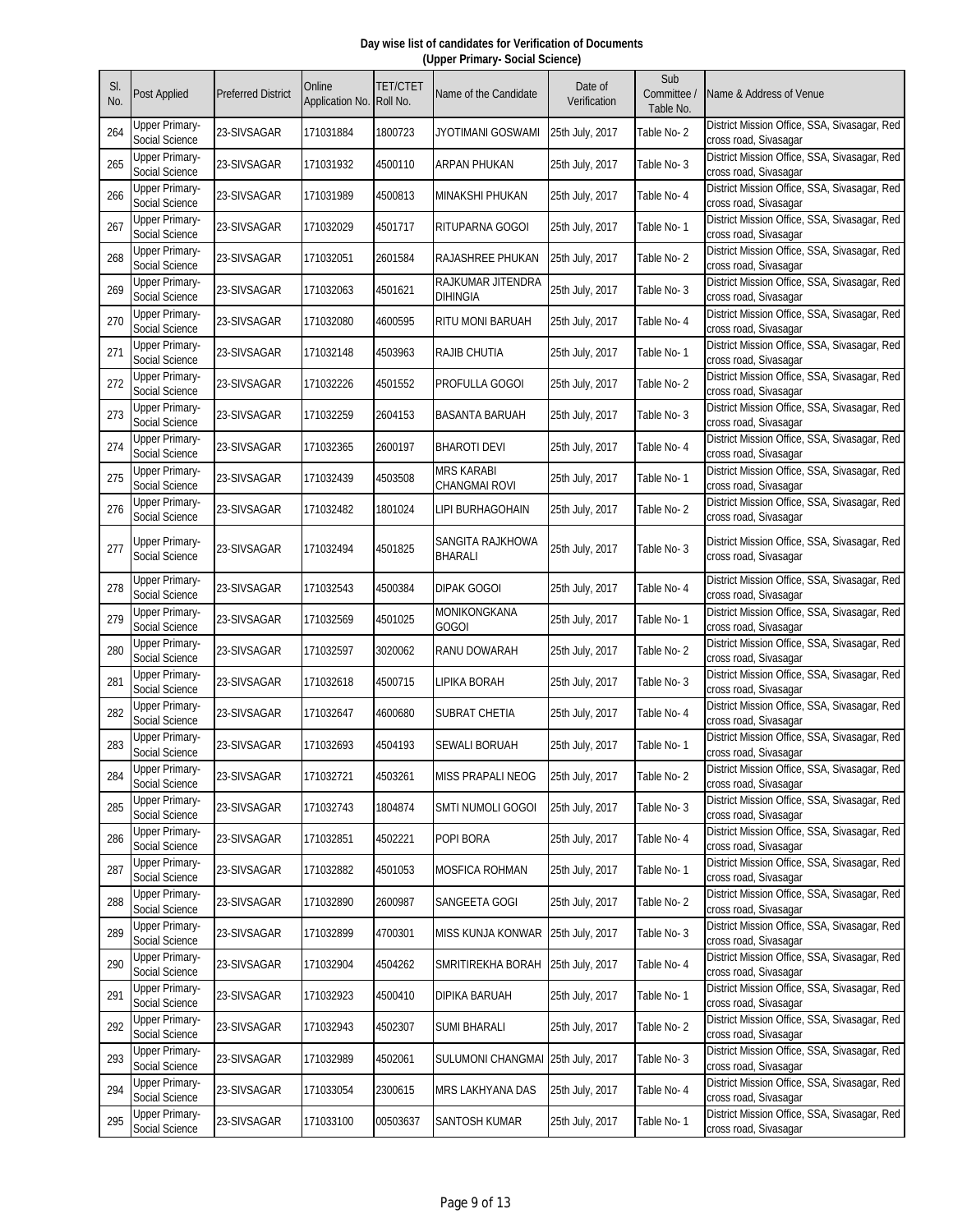| SI.<br>No. | <b>Post Applied</b>                     | <b>Preferred District</b> | Online<br>Application No. | <b>TET/CTET</b><br>Roll No. | Name of the Candidate                 | Date of<br>Verification | Sub<br>Committee /<br>Table No. | Name & Address of Venue                                               |
|------------|-----------------------------------------|---------------------------|---------------------------|-----------------------------|---------------------------------------|-------------------------|---------------------------------|-----------------------------------------------------------------------|
| 296        | Upper Primary-<br>Social Science        | 23-SIVSAGAR               | 171033237                 | 4502580                     | <b>BORNALI SARMAH</b>                 | 25th July, 2017         | Table No-2                      | District Mission Office, SSA, Sivasagar, Red<br>cross road, Sivasagar |
| 297        | <b>Upper Primary-</b><br>Social Science | 23-SIVSAGAR               | 171033282                 | 4501086                     | <b>MRIDULA DUTTA</b><br>Saikia        | 25th July, 2017         | Table No-3                      | District Mission Office, SSA, Sivasagar, Red<br>cross road, Sivasagar |
| 298        | <b>Upper Primary-</b><br>Social Science | 23-SIVSAGAR               | 171033314                 | 4502110                     | TAPASHI GOGOI                         | 25th July, 2017         | Table No- 4                     | District Mission Office, SSA, Sivasagar, Red<br>cross road, Sivasagar |
| 299        | <b>Upper Primary-</b><br>Social Science | 23-SIVSAGAR               | 171033480                 | 2300520                     | LAKSHIDEVI GOGOI                      | 25th July, 2017         | Table No-1                      | District Mission Office, SSA, Sivasagar, Red<br>cross road, Sivasagar |
| 300        | <b>Upper Primary-</b><br>Social Science | 23-SIVSAGAR               | 171033748                 | 4500324                     | DEEP JYOTI PHUKAN                     | 25th July, 2017         | Table No-2                      | District Mission Office, SSA, Sivasagar, Red<br>cross road, Sivasagar |
| 301        | <b>Upper Primary-</b><br>Social Science | 23-SIVSAGAR               | 171033809                 | 2601030                     | MOMI DOLAKASHARIA                     | 25th July, 2017         | Table No-3                      | District Mission Office, SSA, Sivasagar, Red<br>cross road, Sivasagar |
| 302        | <b>Upper Primary-</b><br>Social Science | 23-SIVSAGAR               | 171033855                 | 2601041                     | MONALISA PACHANI                      | 25th July, 2017         | Table No- 4                     | District Mission Office, SSA, Sivasagar, Red<br>cross road, Sivasagar |
| 303        | <b>Upper Primary-</b><br>Social Science | 23-SIVSAGAR               | 171033885                 | 4500415                     | <b>DIPJYOTI</b><br>SADHANIDAR         | 25th July, 2017         | Table No-1                      | District Mission Office, SSA, Sivasagar, Red<br>cross road, Sivasagar |
| 304        | <b>Upper Primary-</b><br>Social Science | 23-SIVSAGAR               | 171033887                 | 4502647                     | <b>DEBIKA BORAH</b>                   | 25th July, 2017         | Table No-2                      | District Mission Office, SSA, Sivasagar, Red<br>cross road, Sivasagar |
| 305        | <b>Upper Primary-</b><br>Social Science | 23-SIVSAGAR               | 171033902                 | 2700058                     | <b>BOLIN NEOG</b>                     | 25th July, 2017         | Table No-3                      | District Mission Office, SSA, Sivasagar, Red<br>cross road, Sivasagar |
| 306        | <b>Upper Primary-</b><br>Social Science | 23-SIVSAGAR               | 171033997                 | 4500588                     | JORJINA BEGUM                         | 25th July, 2017         | Table No- 4                     | District Mission Office, SSA, Sivasagar, Red<br>cross road, Sivasagar |
| 307        | <b>Upper Primary-</b><br>Social Science | 23-SIVSAGAR               | 171034010                 | 1801253                     | MRS ILA GOGOI                         | 25th July, 2017         | Table No-1                      | District Mission Office, SSA, Sivasagar, Red<br>cross road, Sivasagar |
| 308        | <b>Upper Primary-</b><br>Social Science | 23-SIVSAGAR               | 171034033                 | 4601391                     | NIREN CHETIA                          | 25th July, 2017         | Table No-2                      | District Mission Office, SSA, Sivasagar, Red<br>cross road, Sivasagar |
| 309        | <b>Upper Primary-</b><br>Social Science | 23-SIVSAGAR               | 171034075                 | 4500903                     | <b>MOUSUMI MOHAN</b>                  | 25th July, 2017         | Table No-3                      | District Mission Office, SSA, Sivasagar, Red<br>cross road, Sivasagar |
| 310        | <b>Upper Primary-</b><br>Social Science | 23-SIVSAGAR               | 171034243                 | 4501159                     | <b>MRS. JURIMONI</b><br><b>BORAH</b>  | 25th July, 2017         | Table No-4                      | District Mission Office, SSA, Sivasagar, Red<br>cross road, Sivasagar |
| 311        | <b>Upper Primary-</b><br>Social Science | 23-SIVSAGAR               | 171034262                 | 1800055                     | ANITA BORPATRA<br><b>GOHAIN</b>       | 25th July, 2017         | Table No-1                      | District Mission Office, SSA, Sivasagar, Red<br>cross road, Sivasagar |
| 312        | <b>Upper Primary-</b><br>Social Science | 23-SIVSAGAR               | 171034568                 | 2600778                     | <b>LONI BORA</b>                      | 25th July, 2017         | Table No-2                      | District Mission Office, SSA, Sivasagar, Red<br>cross road, Sivasagar |
| 313        | <b>Upper Primary-</b><br>Social Science | 23-SIVSAGAR               | 171034569                 | 4500895                     | <b>MOFIDA BEGUM</b>                   | 25th July, 2017         | Table No-3                      | District Mission Office, SSA, Sivasagar, Red<br>cross road, Sivasagar |
| 314        | <b>Upper Primary-</b><br>Social Science | 23-SIVSAGAR               | 171034949                 | 2602274                     | SHYAMALIMA<br><b>BORGOHAIN</b>        | 25th July, 2017         | Table No- 4                     | District Mission Office, SSA, Sivasagar, Red<br>cross road, Sivasagar |
| 315        | <b>Upper Primary-</b><br>Social Science | 23-SIVSAGAR               | 171035152                 | 4501448                     | PIKU PHUKON                           | 25th July, 2017         | Table No-1                      | District Mission Office, SSA, Sivasagar, Red<br>cross road, Sivasagar |
| 316        | Upper Primary-<br>Social Science        | 23-SIVSAGAR               | 171035176                 | 4500081                     | ANUP KUMAR DUTTA                      | 25th July, 2017         | Table No-2                      | District Mission Office, SSA, Sivasagar, Red<br>cross road, Sivasagar |
| 317        | <b>Upper Primary-</b><br>Social Science | 23-SIVSAGAR               | 171035635                 | 4501807                     | SAMIKHYA BARUAH                       | 25th July, 2017         | Table No-3                      | District Mission Office, SSA, Sivasagar, Red<br>cross road, Sivasagar |
| 318        | <b>Upper Primary-</b><br>Social Science | 23-SIVSAGAR               | 171035663                 | 4501700                     | RINKUMONI BORA                        | 25th July, 2017         | Table No- 4                     | District Mission Office, SSA, Sivasagar, Red<br>cross road, Sivasagar |
| 319        | <b>Upper Primary-</b><br>Social Science | 23-SIVSAGAR               | 171035675                 | 2600924                     | KALPANA BORUAH                        | 25th July, 2017         | Table No-1                      | District Mission Office, SSA, Sivasagar, Red<br>cross road, Sivasagar |
| 320        | <b>Upper Primary-</b><br>Social Science | 23-SIVSAGAR               | 171035702                 | 4700106                     | <b>CHOW KONSANG</b><br><b>PHUKE</b>   | 25th July, 2017         | Table No-2                      | District Mission Office, SSA, Sivasagar, Red<br>cross road, Sivasagar |
| 321        | <b>Upper Primary-</b><br>Social Science | 23-SIVSAGAR               | 171035760                 | 4500053                     | ANINDITA KONWAR<br><b>GOGOI</b>       | 25th July, 2017         | Table No-3                      | District Mission Office, SSA, Sivasagar, Red<br>cross road, Sivasagar |
| 322        | <b>Upper Primary-</b><br>Social Science | 23-SIVSAGAR               | 171035769                 | 2601302                     | NAYANTARA DUTTA                       | 25th July, 2017         | Table No-4                      | District Mission Office, SSA, Sivasagar, Red<br>cross road, Sivasagar |
| 323        | <b>Upper Primary-</b><br>Social Science | 23-SIVSAGAR               | 171035823                 | 2700731                     | <b>MISS PANKUJINI</b><br><b>BORAH</b> | 25th July, 2017         | Table No-1                      | District Mission Office, SSA, Sivasagar, Red<br>cross road, Sivasagar |
| 324        | <b>Upper Primary-</b><br>Social Science | 23-SIVSAGAR               | 171035970                 | 4600589                     | RIMKI GOGOI DUTTA                     | 25th July, 2017         | Table No-2                      | District Mission Office, SSA, Sivasagar, Red<br>cross road, Sivasagar |
| 325        | <b>Upper Primary-</b><br>Social Science | 23-SIVSAGAR               | 171035987                 | 4500913                     | NIBEDITA<br><b>BORGOHAIN</b>          | 25th July, 2017         | Table No-3                      | District Mission Office, SSA, Sivasagar, Red<br>cross road, Sivasagar |
| 326        | <b>Upper Primary-</b><br>Social Science | 23-SIVSAGAR               | 171036091                 | 4500626                     | JUPITARA CHETIA                       | 25th July, 2017         | Table No- 4                     | District Mission Office, SSA, Sivasagar, Red<br>cross road, Sivasagar |
| 327        | <b>Upper Primary-</b><br>Social Science | 23-SIVSAGAR               | 171036131                 | 2604064                     | SHRI DIPANTA GOGOI                    | 25th July, 2017         | Table No-1                      | District Mission Office, SSA, Sivasagar, Red<br>cross road, Sivasagar |
| 328        | <b>Upper Primary-</b><br>Social Science | 23-SIVSAGAR               | 171036225                 | 1801464                     | NOMROTA GOGOI                         | 25th July, 2017         | Table No-2                      | District Mission Office, SSA, Sivasagar, Red<br>cross road, Sivasagar |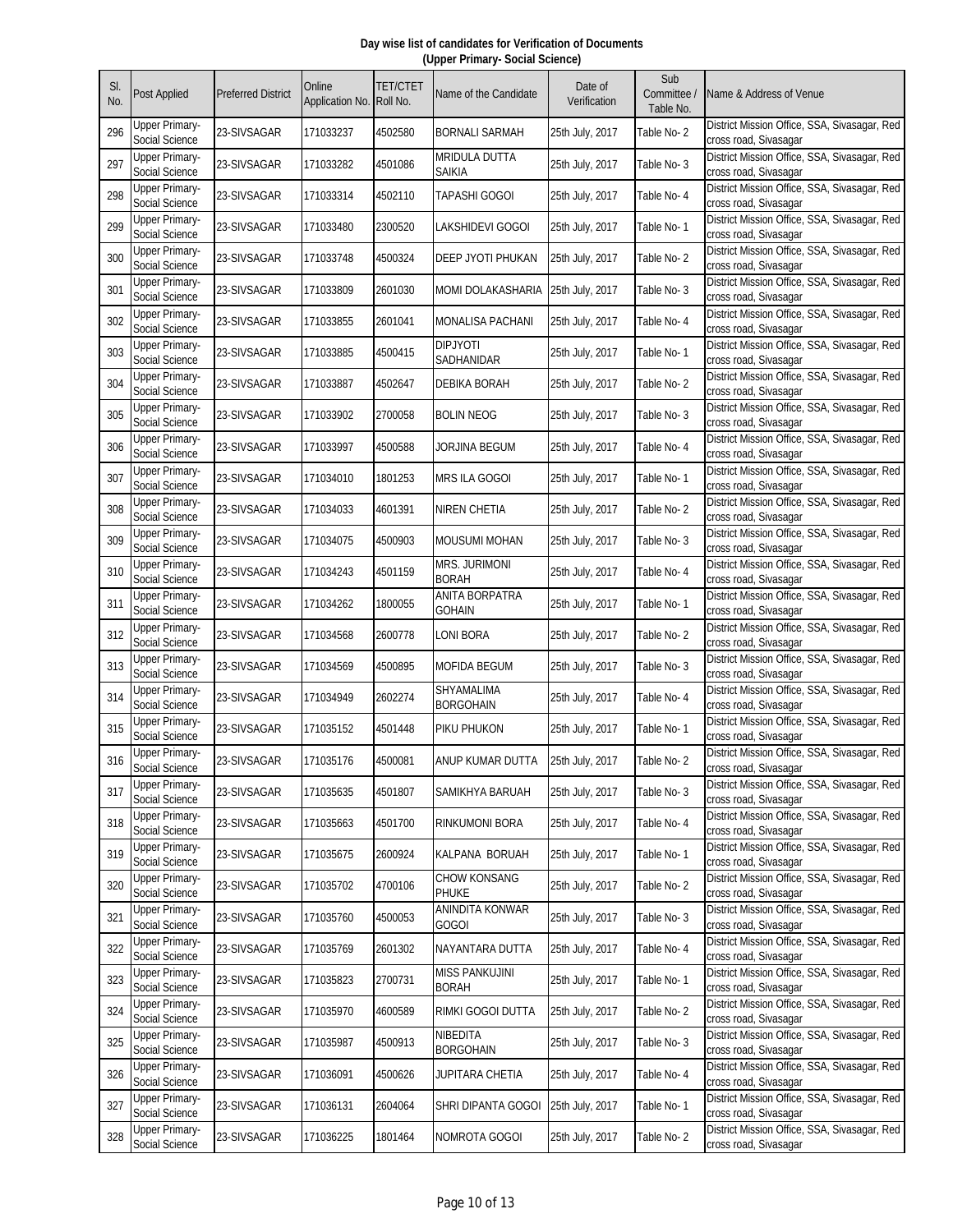| SI.<br>No. | <b>Post Applied</b>                     | <b>Preferred District</b> | Online<br>Application No. | <b>TET/CTET</b><br>Roll No. | Name of the Candidate               | Date of<br>Verification | Sub<br>Committee /<br>Table No. | Name & Address of Venue                                               |
|------------|-----------------------------------------|---------------------------|---------------------------|-----------------------------|-------------------------------------|-------------------------|---------------------------------|-----------------------------------------------------------------------|
| 329        | Upper Primary-<br>Social Science        | 23-SIVSAGAR               | 171036479                 | 4500202                     | <b>BINAPANI BORAH</b>               | 25th July, 2017         | Table No-3                      | District Mission Office, SSA, Sivasagar, Red<br>cross road, Sivasagar |
| 330        | <b>Upper Primary-</b><br>Social Science | 23-SIVSAGAR               | 171036508                 | 4501988                     | MINTU UPADHAYA                      | 25th July, 2017         | Table No- 4                     | District Mission Office, SSA, Sivasagar, Red<br>cross road, Sivasagar |
| 331        | <b>Upper Primary-</b><br>Social Science | 23-SIVSAGAR               | 171036544                 | 4503943                     | PUROBI KALITA                       | 25th July, 2017         | Table No-1                      | District Mission Office, SSA, Sivasagar, Red<br>cross road, Sivasagar |
| 332        | <b>Upper Primary-</b><br>Social Science | 23-SIVSAGAR               | 171036622                 | 4503450                     | <b>MRINALINI KHANIKOR</b>           | 25th July, 2017         | Table No-2                      | District Mission Office, SSA, Sivasagar, Red<br>cross road, Sivasagar |
| 333        | <b>Upper Primary-</b><br>Social Science | 23-SIVSAGAR               | 171036738                 | 2602097                     | WAHIDA AHMED                        | 25th July, 2017         | Table No-3                      | District Mission Office, SSA, Sivasagar, Red<br>cross road, Sivasagar |
| 334        | <b>Upper Primary-</b><br>Social Science | 23-SIVSAGAR               | 171036860                 | 4501122                     | MRS BORNALI GOGOI                   | 25th July, 2017         | Table No- 4                     | District Mission Office, SSA, Sivasagar, Red<br>cross road, Sivasagar |
| 335        | <b>Upper Primary-</b><br>Social Science | 23-SIVSAGAR               | 171036881                 | 4500397                     | <b>MISS DIPANJALI</b><br>CHETIA     | 25th July, 2017         | Table No- 1                     | District Mission Office, SSA, Sivasagar, Red<br>cross road, Sivasagar |
| 336        | <b>Upper Primary-</b><br>Social Science | 23-SIVSAGAR               | 171036909                 | 1800376                     | DEVAJYOTI GOGOI                     | 25th July, 2017         | Table No-2                      | District Mission Office, SSA, Sivasagar, Red<br>cross road, Sivasagar |
| 337        | <b>Upper Primary-</b><br>Social Science | 23-SIVSAGAR               | 171036916                 | 4600890                     | DIPAKHI RAJKUMARI                   | 25th July, 2017         | Table No-3                      | District Mission Office, SSA, Sivasagar, Red<br>cross road, Sivasagar |
| 338        | <b>Upper Primary-</b><br>Social Science | 23-SIVSAGAR               | 171036975                 | 4500717                     | LIPIKA KONWAR                       | 25th July, 2017         | Table No- 4                     | District Mission Office, SSA, Sivasagar, Red<br>cross road, Sivasagar |
| 339        | <b>Upper Primary-</b><br>Social Science | 23-SIVSAGAR               | 171036991                 | 3006942                     | <b>DEBOJIT RAJKHOWA</b>             | 25th July, 2017         | Table No-1                      | District Mission Office, SSA, Sivasagar, Red<br>cross road, Sivasagar |
| 340        | <b>Upper Primary-</b><br>Social Science | 23-SIVSAGAR               | 171037061                 | 4501406                     | PANKAJ BORGOHAIN                    | 25th July, 2017         | Table No-2                      | District Mission Office, SSA, Sivasagar, Red<br>cross road, Sivasagar |
| 341        | <b>Upper Primary-</b><br>Social Science | 23-SIVSAGAR               | 171037064                 | 4501678                     | REKHAMONI GOGOI                     | 25th July, 2017         | Table No-3                      | District Mission Office, SSA, Sivasagar, Red<br>cross road, Sivasagar |
| 342        | <b>Upper Primary-</b><br>Social Science | 23-SIVSAGAR               | 171037090                 | 4501317                     | NAYAN MONI PHUKON                   | 25th July, 2017         | Table No- 4                     | District Mission Office, SSA, Sivasagar, Red<br>cross road, Sivasagar |
| 343        | Upper Primary-<br>Social Science        | 23-SIVSAGAR               | 171037119                 | 4600330                     | MONDIRA DUTTA                       | 25th July, 2017         | Table No- 1                     | District Mission Office, SSA, Sivasagar, Red<br>cross road, Sivasagar |
| 344        | <b>Upper Primary-</b><br>Social Science | 23-SIVSAGAR               | 171037129                 | 4501261                     | SWAPNALI CHETIA                     | 25th July, 2017         | Table No-2                      | District Mission Office, SSA, Sivasagar, Red<br>cross road, Sivasagar |
| 345        | <b>Upper Primary-</b><br>Social Science | 23-SIVSAGAR               | 171037146                 | 4500247                     | <b>BORNALI CHETIA</b>               | 25th July, 2017         | Table No-3                      | District Mission Office, SSA, Sivasagar, Red<br>cross road, Sivasagar |
| 346        | <b>Upper Primary-</b><br>Social Science | 23-SIVSAGAR               | 171037151                 | 1802263                     | UTTAM GOGOI                         | 25th July, 2017         | Table No- 4                     | District Mission Office, SSA, Sivasagar, Red<br>cross road, Sivasagar |
| 347        | <b>Upper Primary-</b><br>Social Science | 23-SIVSAGAR               | 171037162                 | 4502099                     | <b>SWASTIKA</b><br><b>BARKAKOTY</b> | 25th July, 2017         | Table No-1                      | District Mission Office, SSA, Sivasagar, Red<br>cross road, Sivasagar |
| 348        | <b>Upper Primary-</b><br>Social Science | 23-SIVSAGAR               | 171037198                 | 4501537                     | PRITI REKHA MOHAN                   | 25th July, 2017         | Table No-2                      | District Mission Office, SSA, Sivasagar, Red<br>cross road, Sivasagar |
| 349        | <b>Upper Primary-</b><br>Social Science | 23-SIVSAGAR               | 171037300                 | 2603802                     | PUBALI SAIKIA                       | 25th July, 2017         | Table No-3                      | District Mission Office, SSA, Sivasagar, Red<br>cross road, Sivasagar |
| 350        | <b>Upper Primary-</b><br>Social Science | 23-SIVSAGAR               | 171037371                 | 4601136                     | MRS JURI PHUKAN<br>Saikia           | 25th July, 2017         | Table No- 4                     | District Mission Office, SSA, Sivasagar, Red<br>cross road, Sivasagar |
| 351        | <b>Upper Primary-</b><br>Social Science | 23-SIVSAGAR               | 171037390                 | 2600782                     | <b>LUNA MONI SAIKIA</b>             | 26th July, 2017         | Table No-1                      | District Mission Office, SSA, Sivasagar, Red<br>cross road, Sivasagar |
| 352        | <b>Upper Primary-</b><br>Social Science | 23-SIVSAGAR               | 171037400                 | 4600139                     | DIPANKAR DEHINGIA                   | 26th July, 2017         | Table No-2                      | District Mission Office, SSA, Sivasagar, Red<br>cross road, Sivasagar |
| 353        | <b>Upper Primary-</b><br>Social Science | 23-SIVSAGAR               | 171037409                 | 4600087                     | <b>BOBITA BORGOHAIN</b>             | 26th July, 2017         | Table No-3                      | District Mission Office, SSA, Sivasagar, Red<br>cross road, Sivasagar |
| 354        | <b>Upper Primary-</b><br>Social Science | 23-SIVSAGAR               | 171037494                 | 4600691                     | SURABHI<br><b>BURAGOHAIN</b>        | 26th July, 2017         | Table No-4                      | District Mission Office, SSA, Sivasagar, Red<br>cross road, Sivasagar |
| 355        | <b>Upper Primary-</b><br>Social Science | 23-SIVSAGAR               | 171037496                 | 4500382                     | DIPAK CHETIA                        | 26th July, 2017         | Table No-1                      | District Mission Office, SSA, Sivasagar, Red<br>cross road, Sivasagar |
| 356        | <b>Upper Primary-</b><br>Social Science | 23-SIVSAGAR               | 171037511                 | 4501158                     | JUNUJYOTI SAIKIA<br><b>GOGOI</b>    | 26th July, 2017         | Table No-2                      | District Mission Office, SSA, Sivasagar, Red<br>cross road, Sivasagar |
| 357        | <b>Upper Primary-</b><br>Social Science | 23-SIVSAGAR               | 171037512                 | 4504363                     | KONGKON GOGOI                       | 26th July, 2017         | Table No-3                      | District Mission Office, SSA, Sivasagar, Red<br>cross road, Sivasagar |
| 358        | <b>Upper Primary-</b><br>Social Science | 23-SIVSAGAR               | 171037612                 | 1801019                     | MISS KUMKUM GOGOI                   | 26th July, 2017         | Table No- 4                     | District Mission Office, SSA, Sivasagar, Red<br>cross road, Sivasagar |
| 359        | <b>Upper Primary-</b><br>Social Science | 23-SIVSAGAR               | 171037636                 | 1804469                     | PRANAIJIT MAHANTA                   | 26th July, 2017         | Table No-1                      | District Mission Office, SSA, Sivasagar, Red<br>cross road, Sivasagar |
| 360        | <b>Upper Primary-</b><br>Social Science | 23-SIVSAGAR               | 171037661                 | 5300138                     | USHA RANI CHETRI                    | 26th July, 2017         | Table No-2                      | District Mission Office, SSA, Sivasagar, Red<br>cross road, Sivasagar |
| 361        | <b>Upper Primary-</b><br>Social Science | 23-SIVSAGAR               | 171037719                 | 4501150                     | MRS JINA RANI<br><b>BORUAH</b>      | 26th July, 2017         | Table No-3                      | District Mission Office, SSA, Sivasagar, Red<br>cross road, Sivasagar |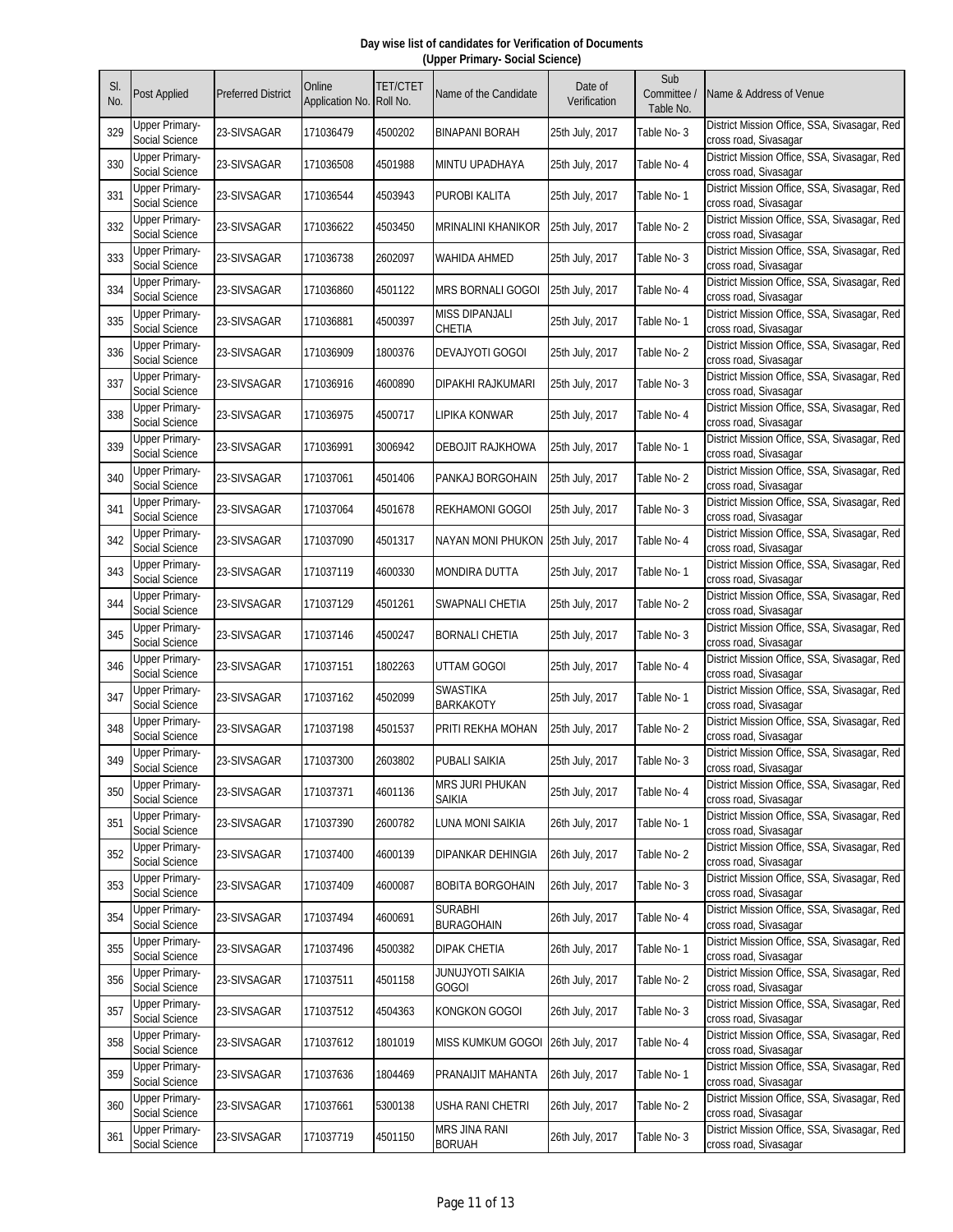| SI.<br>No. | <b>Post Applied</b>                     | <b>Preferred District</b> | Online<br>Application No. | <b>TET/CTET</b><br>Roll No. | Name of the Candidate                    | Date of<br>Verification | Sub<br>Committee /<br>Table No. | Name & Address of Venue                                               |
|------------|-----------------------------------------|---------------------------|---------------------------|-----------------------------|------------------------------------------|-------------------------|---------------------------------|-----------------------------------------------------------------------|
| 362        | Upper Primary-<br>Social Science        | 23-SIVSAGAR               | 171037786                 | 4600674                     | SAURAV KUMAR<br><b>GOGOI</b>             | 26th July, 2017         | Table No- 4                     | District Mission Office, SSA, Sivasagar, Red<br>cross road, Sivasagar |
| 363        | <b>Upper Primary-</b><br>Social Science | 23-SIVSAGAR               | 171037787                 | 00601396                    | SIBANI KALITA                            | 26th July, 2017         | Table No-1                      | District Mission Office, SSA, Sivasagar, Red<br>cross road, Sivasagar |
| 364        | <b>Upper Primary-</b><br>Social Science | 23-SIVSAGAR               | 171037798                 | 1804750                     | RUPAMONI DUTTA                           | 26th July, 2017         | Table No-2                      | District Mission Office, SSA, Sivasagar, Red<br>cross road, Sivasagar |
| 365        | <b>Upper Primary-</b><br>Social Science | 23-SIVSAGAR               | 171037843                 | 4700538                     | <b>RUMI PHUKON</b>                       | 26th July, 2017         | Table No-3                      | District Mission Office, SSA, Sivasagar, Red<br>cross road, Sivasagar |
| 366        | <b>Upper Primary-</b><br>Social Science | 23-SIVSAGAR               | 171037898                 | 4503525                     | <b>MRS MONDAKINI</b><br>Saikia           | 26th July, 2017         | Table No- 4                     | District Mission Office, SSA, Sivasagar, Red<br>cross road, Sivasagar |
| 367        | <b>Upper Primary-</b><br>Social Science | 23-SIVSAGAR               | 171037905                 | 4600410                     | POPI GOGOI                               | 26th July, 2017         | Table No-1                      | District Mission Office, SSA, Sivasagar, Red<br>cross road, Sivasagar |
| 368        | <b>Upper Primary-</b><br>Social Science | 23-SIVSAGAR               | 171037971                 | 4503778                     | PARAN JYOTI GOGOI                        | 26th July, 2017         | Table No-2                      | District Mission Office, SSA, Sivasagar, Red<br>cross road, Sivasagar |
| 369        | <b>Upper Primary-</b><br>Social Science | 23-SIVSAGAR               | 171037999                 | 4600677                     | <b>UPEN GOGOI</b>                        | 26th July, 2017         | Table No-3                      | District Mission Office, SSA, Sivasagar, Red<br>cross road, Sivasagar |
| 370        | <b>Upper Primary-</b><br>Social Science | 23-SIVSAGAR               | 171038027                 | 4700437                     | NITYANANDA CHETIA                        | 26th July, 2017         | Table No- 4                     | District Mission Office, SSA, Sivasagar, Red<br>cross road, Sivasagar |
| 371        | <b>Upper Primary-</b><br>Social Science | 23-SIVSAGAR               | 171038086                 | 03400863                    | SUKILA M                                 | 26th July, 2017         | Table No-1                      | District Mission Office, SSA, Sivasagar, Red<br>cross road, Sivasagar |
| 372        | <b>Upper Primary-</b><br>Social Science | 23-SIVSAGAR               | 171038139                 | 4600507                     | PLABITA GOGOI                            | 26th July, 2017         | Table No-2                      | District Mission Office, SSA, Sivasagar, Red<br>cross road, Sivasagar |
| 373        | Upper Primary-<br>Social Science        | 23-SIVSAGAR               | 171038216                 | 4600676                     | SUVAN BORGOHAIN                          | 26th July, 2017         | Table No-3                      | District Mission Office, SSA, Sivasagar, Red<br>cross road, Sivasagar |
| 374        | <b>Upper Primary-</b><br>Social Science | 23-SIVSAGAR               | 171038336                 | 4500713                     | LIMASHREE DUTTA                          | 26th July, 2017         | Table No-4                      | District Mission Office, SSA, Sivasagar, Red<br>cross road, Sivasagar |
| 375        | <b>Upper Primary-</b><br>Social Science | 23-SIVSAGAR               | 171038367                 | 4501252                     | <b>MRS SHIKHA RANI</b><br><b>GOSWAMI</b> | 26th July, 2017         | Table No-1                      | District Mission Office, SSA, Sivasagar, Red<br>cross road, Sivasagar |
| 376        | <b>Upper Primary-</b><br>Social Science | 23-SIVSAGAR               | 171038446                 | 1800589                     | JAHNABI KONWAR                           | 26th July, 2017         | Table No-2                      | District Mission Office, SSA, Sivasagar, Red<br>cross road, Sivasagar |
| 377        | <b>Upper Primary-</b><br>Social Science | 23-SIVSAGAR               | 171038684                 | 2600024                     | AFRIN HUSSAIN                            | 26th July, 2017         | Table No-3                      | District Mission Office, SSA, Sivasagar, Red<br>cross road, Sivasagar |
| 378        | <b>Upper Primary-</b><br>Social Science | 23-SIVSAGAR               | 171038753                 | 4502453                     | <b>BABITA BARUAH</b>                     | 26th July, 2017         | Table No- 4                     | District Mission Office, SSA, Sivasagar, Red<br>cross road, Sivasagar |
| 379        | <b>Upper Primary-</b><br>Social Science | 23-SIVSAGAR               | 171039410                 | 4501819                     | SANGEETA MAHAN                           | 26th July, 2017         | Table No- 1                     | District Mission Office, SSA, Sivasagar, Red<br>cross road, Sivasagar |
| 380        | <b>Upper Primary-</b><br>Social Science | 23-SIVSAGAR               | 171039468                 | 4700609                     | JAIPRAKASH BHUMIJ                        | 26th July, 2017         | Table No-2                      | District Mission Office, SSA, Sivasagar, Red<br>cross road, Sivasagar |
| 381        | <b>Upper Primary-</b><br>Social Science | 23-SIVSAGAR               | 171039676                 | 4501921                     | SRI SONDAJYA<br>CHUTIA                   | 26th July, 2017         | Table No-3                      | District Mission Office, SSA, Sivasagar, Red<br>cross road, Sivasagar |
| 382        | <b>Upper Primary-</b><br>Social Science | 23-SIVSAGAR               | 171039763                 | 3004384                     | <b>UJJAL KONWER</b>                      | 26th July, 2017         | Table No-4                      | District Mission Office, SSA, Sivasagar, Red<br>cross road, Sivasagar |
| 383        | <b>Upper Primary-</b><br>Social Science | 23-SIVSAGAR               | 171039776                 | 4502584                     | <b>BROJEN BORAH</b>                      | 26th July, 2017         | Table No-1                      | District Mission Office, SSA, Sivasagar, Red<br>cross road, Sivasagar |
| 384        | <b>Upper Primary-</b><br>Social Science | 23-SIVSAGAR               | 171040159                 | 4500923                     | PARASHA GOGOI                            | 26th July, 2017         | Table No-2                      | District Mission Office, SSA, Sivasagar, Red<br>cross road, Sivasagar |
| 385        | <b>Upper Primary-</b><br>Social Science | 23-SIVSAGAR               | 171040189                 | 4501978                     | SRI KESHAB MAHANTA 26th July, 2017       |                         | Table No-3                      | District Mission Office, SSA, Sivasagar, Red<br>cross road, Sivasagar |
| 386        | <b>Upper Primary-</b><br>Social Science | 23-SIVSAGAR               | 171040252                 | 4501196                     | <b>MRS MOROMI</b><br><b>BORUAH</b>       | 26th July, 2017         | Table No- 4                     | District Mission Office, SSA, Sivasagar, Red<br>cross road, Sivasagar |
| 387        | <b>Upper Primary-</b><br>Social Science | 23-SIVSAGAR               | 171040263                 | 4601433                     | TULIKA KALITA                            | 26th July, 2017         | Table No-1                      | District Mission Office, SSA, Sivasagar, Red<br>cross road, Sivasagar |
| 388        | <b>Upper Primary-</b><br>Social Science | 23-SIVSAGAR               | 171040521                 | 4102169                     | RAGINI SHARMA<br><b>BARUAH</b>           | 26th July, 2017         | Table No-2                      | District Mission Office, SSA, Sivasagar, Red<br>cross road, Sivasagar |
| 389        | <b>Upper Primary-</b><br>Social Science | 23-SIVSAGAR               | 171040598                 | 4600562                     | RAJIB GOWALA                             | 26th July, 2017         | Table No-3                      | District Mission Office, SSA, Sivasagar, Red<br>cross road, Sivasagar |
| 390        | <b>Upper Primary-</b><br>Social Science | 23-SIVSAGAR               | 171040634                 | 4502724                     | <b>DITIMONI KHAMON</b><br><b>BORUAH</b>  | 26th July, 2017         | Table No- 4                     | District Mission Office, SSA, Sivasagar, Red<br>cross road, Sivasagar |
| 391        | <b>Upper Primary-</b><br>Social Science | 23-SIVSAGAR               | 171040683                 | 1804923                     | <b>BHUPEN SAIKIA</b>                     | 26th July, 2017         | Table No-1                      | District Mission Office, SSA, Sivasagar, Red<br>cross road, Sivasagar |
| 392        | <b>Upper Primary-</b><br>Social Science | 23-SIVSAGAR               | 171040893                 | 00502861                    | <b>JURI GOGOI</b>                        | 26th July, 2017         | Table No-2                      | District Mission Office, SSA, Sivasagar, Red<br>cross road, Sivasagar |
| 393        | <b>Upper Primary-</b><br>Social Science | 23-SIVSAGAR               | 171040921                 | 4500895                     | MOFIDA BEGUM                             | 26th July, 2017         | Table No-3                      | District Mission Office, SSA, Sivasagar, Red<br>cross road, Sivasagar |
| 394        | <b>Upper Primary-</b><br>Social Science | 23-SIVSAGAR               | 171041100                 | 4600423                     | SUNIKA KOTOKY                            | 26th July, 2017         | Table No- 4                     | District Mission Office, SSA, Sivasagar, Red<br>cross road, Sivasagar |